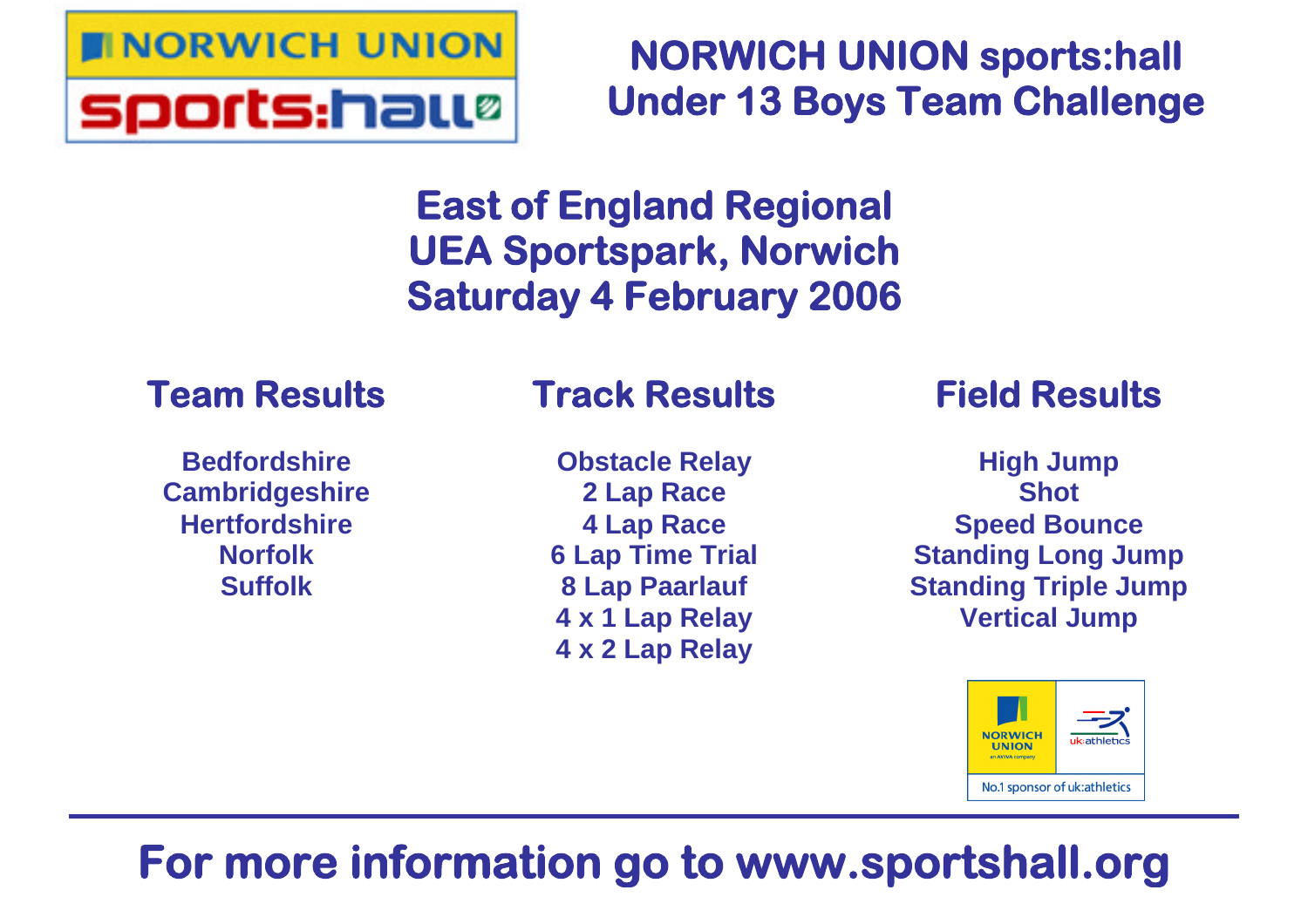### **Team Results Bedfordshire (orange)**

|         | <b>Competition:</b> | NUS-East Regional Under 13 Boys |        |              |           |                |             | <b>Venue:</b>     |          |                   | <b>UEA Sportspark, Norwich</b> |             |             |           |            |                     |                | <b>Date</b><br>4 Feb 2006 |
|---------|---------------------|---------------------------------|--------|--------------|-----------|----------------|-------------|-------------------|----------|-------------------|--------------------------------|-------------|-------------|-----------|------------|---------------------|----------------|---------------------------|
| Ranking | Team                |                                 | Colour | <b>Score</b> | <b>OR</b> | P <sub>8</sub> | 4x1         | 4x2               | 2LR      | 4LR               | 6LR                            | HJ          | S           | <b>SB</b> | <b>SLJ</b> | <b>STJ</b>          | VJ             |                           |
|         | Hertfordshire       |                                 | red    | 702          | 70        | 60             | 70          | 60                | 46       | 40                | 57                             | 54          | 56          | 57        | 36         | 46                  | 50             |                           |
| 2       | Norfolk             |                                 | green  | 593          | 50        | 70             | 50          | 50                | 44       | 38                | 38                             | 42          | 38          | 45        | 56         | 34                  | 38             |                           |
| 3       | Cambridgeshire      |                                 | navy   | 552          | 40        | 40             | 60          | 40                | 36       | 46                | 42                             | 54          | 50          | 18        | 40         | 34                  | 52             |                           |
| 4       | <b>Bedfordshire</b> |                                 | orange | 549          | 60        | 50             | $\mathbf 0$ | 70                | 58       | 58                | 47                             | $\mathbf 0$ | 24          | 48        | 52         | 56                  | 26             |                           |
| 5       | <b>Suffolk</b>      |                                 | royal  | 228          | 30        | 30             | 40          | $\Omega$          | $\Omega$ | 16                | 14                             | 0           | $\Omega$    | 0         | 26         | 40                  | 32             |                           |
|         | <b>Comp No Name</b> |                                 |        | <b>Event</b> |           | Perf1          |             | Perf <sub>2</sub> |          | Perf <sub>3</sub> |                                | Perf4       |             |           |            | <b>Best Ranking</b> |                | <b>Points</b>             |
|         |                     | Dwayne Rapley                   |        | 2LR          |           | 21.8           |             |                   | 22.2     |                   |                                |             |             |           | 22.2       |                     |                | 30                        |
|         |                     | Dwayne Rapley                   |        | <b>SB</b>    |           |                | 76          |                   |          |                   |                                |             |             |           | 76         |                     | $2=$           | 27                        |
|         | 2                   | John McGarvey                   |        | 6LR          |           | 1:19.7         |             |                   |          |                   |                                |             |             | 1:19.7    |            |                     | $2=$           | 27                        |
|         | $\overline{2}$      | John McGarvey                   |        | S            |           | 0.00           |             |                   | 0.00     |                   | 0.00                           | 0.00        |             |           | 0.00       |                     |                |                           |
|         | 3                   | Mark Henderson                  |        | 2LR          |           | 22.7           |             |                   | 23.0     |                   |                                |             |             |           | 23.0       |                     | $\overline{2}$ | 28                        |
|         | 3                   | Mark Henderson                  |        | <b>SLJ</b>   |           | 2.22           |             |                   | 2.28     |                   | 2.26                           | 2.28        |             |           | 2.28       |                     | $\overline{2}$ | 28                        |
|         | 4                   | <b>Miles Kelly</b>              |        | 4LR          |           | 49.3           |             |                   | 48.9     |                   |                                |             |             | 48.9      |            |                     |                | 30                        |
|         | 4                   | <b>Miles Kelly</b>              |        | S            |           | 8.83           |             |                   | 9.31     |                   | 0.00                           | 8.95        |             | 9.31      |            |                     | 4              | 24                        |
|         | 5                   | <b>Errol Cornwell</b>           |        | 4LR          |           | 50.4           |             |                   | 50.0     |                   |                                |             |             |           | 50.0       |                     | $\overline{2}$ | 28                        |
|         | 5                   | <b>Errol Cornwell</b>           |        | <b>STJ</b>   |           | 6.48           |             |                   | 6.64     |                   | 6.67                           | 6.84        |             |           | 6.84       |                     | 3              | 26                        |
|         | 6                   | <b>Ben Muscella</b>             |        | <b>STJ</b>   |           |                | 7.28        |                   | 7.01     |                   | 7.04                           | 7.16        |             |           | 7.28       |                     |                | 30                        |
|         | 6                   | <b>Ben Muscella</b>             |        | VJ           |           |                | 53          |                   | 53       |                   | 54                             |             | 55          |           | 55         |                     |                |                           |
|         |                     | Sean O'Connor                   |        | <b>SLJ</b>   |           | 2.16           |             |                   | 2.19     |                   | 2.27                           | 2.22        |             | 2.27      |            |                     |                |                           |
|         |                     | Sean O'Connor                   |        | VJ           |           |                | 52          |                   | 52       |                   | 48                             |             | $\mathbf 0$ |           | 52         |                     | 3              | 26                        |
|         | 8                   | <b>Kieran Shaw Flach</b>        |        | 6LR          |           | 1:26.3         |             |                   |          |                   |                                |             |             | 1:26.3    |            |                     | 6              | 20                        |
|         | 8                   | Kieran Shaw Flach               |        | <b>SLJ</b>   |           | 1.81           |             |                   | 2.08     |                   | 2.19                           | 2.08        |             |           | 2.19       |                     | 4              | 24                        |
|         | 9                   | <b>Jake Daniels</b>             |        | <b>SB</b>    |           |                | 69          |                   |          |                   |                                |             |             |           | 69         |                     | $5=$           | 21                        |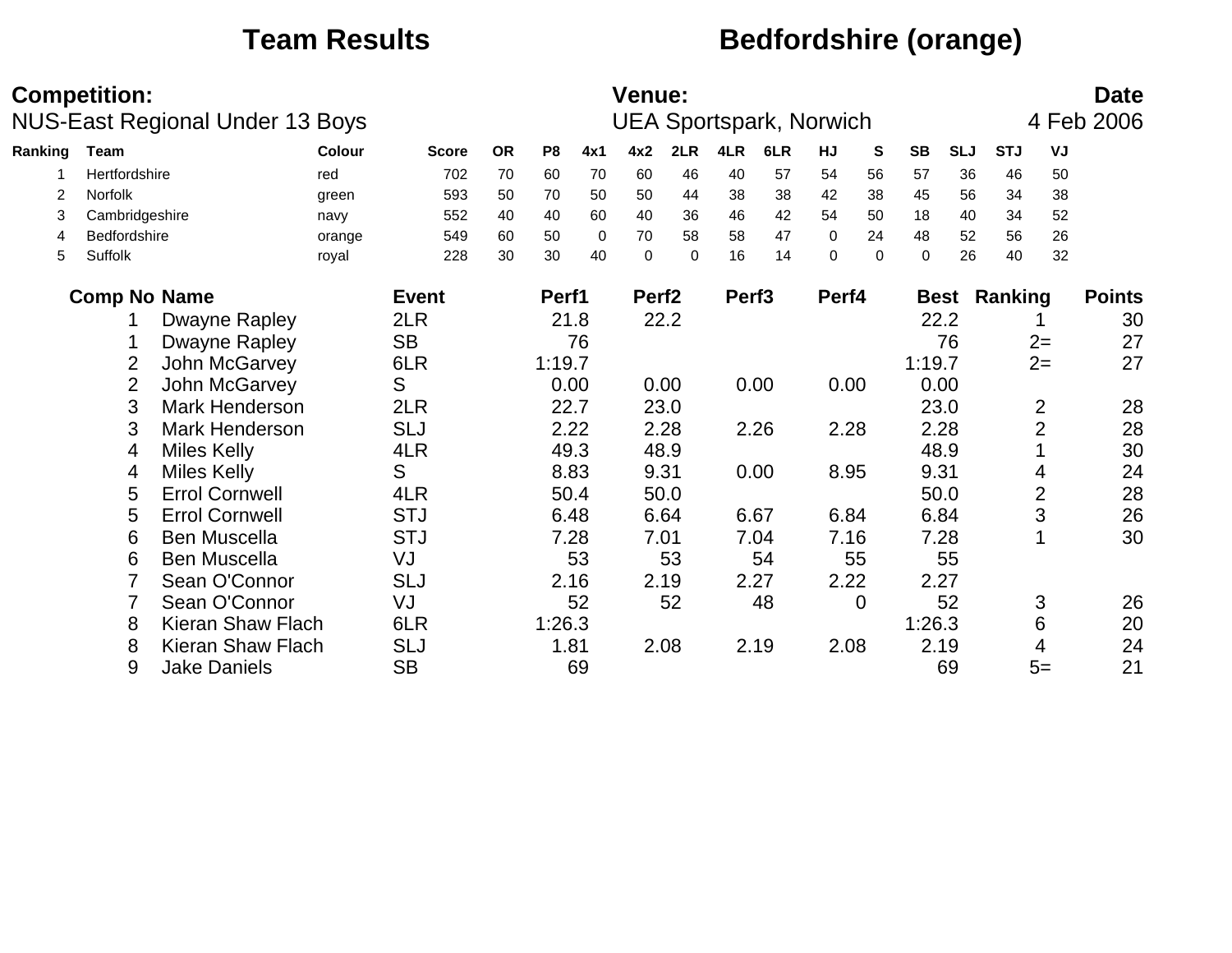## **Team Results Cambridgeshire (navy)**

|         | <b>Competition:</b> | NUS-East Regional Under 13 Boys |               |              |           |                |      | <b>Venue:</b>     |          |                   | <b>UEA Sportspark, Norwich</b> |          |          |             |            |                     |                | <b>Date</b><br>4 Feb 2006 |
|---------|---------------------|---------------------------------|---------------|--------------|-----------|----------------|------|-------------------|----------|-------------------|--------------------------------|----------|----------|-------------|------------|---------------------|----------------|---------------------------|
| Ranking | <b>Team</b>         |                                 | <b>Colour</b> | <b>Score</b> | <b>OR</b> | P <sub>8</sub> | 4x1  | 4x2               | 2LR      | 4LR               | 6LR                            | HJ       | S        | <b>SB</b>   | <b>SLJ</b> | <b>STJ</b>          | VJ             |                           |
|         | Hertfordshire       |                                 | red           | 702          | 70        | 60             | 70   | 60                | 46       | 40                | 57                             | 54       | 56       | 57          | 36         | 46                  | 50             |                           |
| 2       | Norfolk             |                                 | green         | 593          | 50        | 70             | 50   | 50                | 44       | 38                | 38                             | 42       | 38       | 45          | 56         | 34                  | 38             |                           |
| 3       | Cambridgeshire      |                                 | navy          | 552          | 40        | 40             | 60   | 40                | 36       | 46                | 42                             | 54       | 50       | 18          | 40         | 34                  | 52             |                           |
| 4       | Bedfordshire        |                                 | orange        | 549          | 60        | 50             | 0    | 70                | 58       | 58                | 47                             | $\Omega$ | 24       | 48          | 52         | 56                  | 26             |                           |
| 5       | Suffolk             |                                 | royal         | 228          | 30        | 30             | 40   | $\Omega$          | $\Omega$ | 16                | 14                             | $\Omega$ | $\Omega$ | $\mathbf 0$ | 26         | 40                  | 32             |                           |
|         | <b>Comp No Name</b> |                                 |               | <b>Event</b> |           | Perf1          |      | Perf <sub>2</sub> |          | Perf <sub>3</sub> |                                | Perf4    |          |             |            | <b>Best Ranking</b> |                | <b>Points</b>             |
|         | 13                  | <b>Jonathan Edwards</b>         |               | S            |           | 9.11           |      |                   | 9.38     |                   | 9.50                           | 8.77     |          |             | 9.50       |                     | 2              | 28                        |
|         | 14                  | James McClaren                  |               | <b>SLJ</b>   |           |                | 1.80 |                   | 2.00     |                   | 1.94                           | 1.96     |          |             | 2.00       |                     |                | 18                        |
|         | 15                  | Ian McClaren                    |               | 6LR          |           | 1:22.8         |      |                   |          |                   |                                |          |          | 1:22.8      |            |                     | 4              | 24                        |
|         | 15                  | Ian McClaren                    |               | <b>SLJ</b>   |           |                | 2.06 |                   | 2.10     |                   | 2.14                           | 2.05     |          |             | 2.14       |                     | 5              | 22                        |
|         | 16                  | <b>Ben Kelk</b>                 |               | 2LR          |           |                | 23.5 |                   | 0.0      |                   |                                |          |          |             | 23.5       |                     | 6              | 20                        |
|         | 16                  | <b>Ben Kelk</b>                 |               | HJ           |           |                | 1.45 |                   |          |                   |                                |          |          |             | 1.45       |                     |                | 30                        |
|         | 18                  | <b>William Flinn</b>            |               | 6LR          |           | 1:27.5         |      |                   |          |                   |                                |          |          | 1:27.5      |            |                     | 7              | 18                        |
|         | 18                  | <b>William Flinn</b>            |               | <b>STJ</b>   |           |                | 0.00 |                   | 0.00     |                   | 0.00                           | 5.30     |          |             | 5.30       |                     | 9              | 14                        |
|         | 19                  | <b>Nick Fennelly</b>            |               | 4LR          |           |                | 50.8 |                   | 50.9     |                   |                                |          |          |             | 50.9       |                     | 3              | 26                        |
|         | 19                  | <b>Nick Fennelly</b>            |               | S            |           |                | 8.55 |                   | 9.03     |                   | 8.05                           | 9.03     |          |             | 9.03       |                     | 5              | 22                        |
|         | 20                  | <b>Alex Morter</b>              |               | 2LR          |           |                | 25.2 |                   | 0.0      |                   |                                |          |          |             | 25.2       |                     | 8              | 16                        |
|         | 20                  | <b>Alex Morter</b>              |               | VJ           |           |                | 51   |                   | 50       |                   | 48                             |          | 52       |             | 52         |                     | 4              | 24                        |
|         | 21                  | Jamie Doyle                     |               | <b>STJ</b>   |           |                | 5.83 |                   | 5.70     |                   | 5.63                           | 5.60     |          |             | 5.83       |                     | 6              | 20                        |
|         | 22                  | <b>Chrisitan Smith</b>          |               | VJ           |           |                | 50   |                   | 51       |                   | 48                             |          | 53       |             | 53         |                     | $\overline{2}$ | 28                        |
|         | 23                  | Daniel Lew                      |               | 4LR          |           |                | 52.7 |                   | 0.0      |                   |                                |          |          | 52.7        |            |                     | 6              | 20                        |
|         | 23                  | Daniel Lew                      |               | HJ           |           |                | 1.30 |                   |          |                   |                                |          |          |             | 1.30       |                     | 4              | 24                        |
|         | 24                  | A Slingsby                      |               | <b>SB</b>    |           |                | 67   |                   |          |                   |                                |          |          |             | 67         |                     | $\overline{7}$ | 18                        |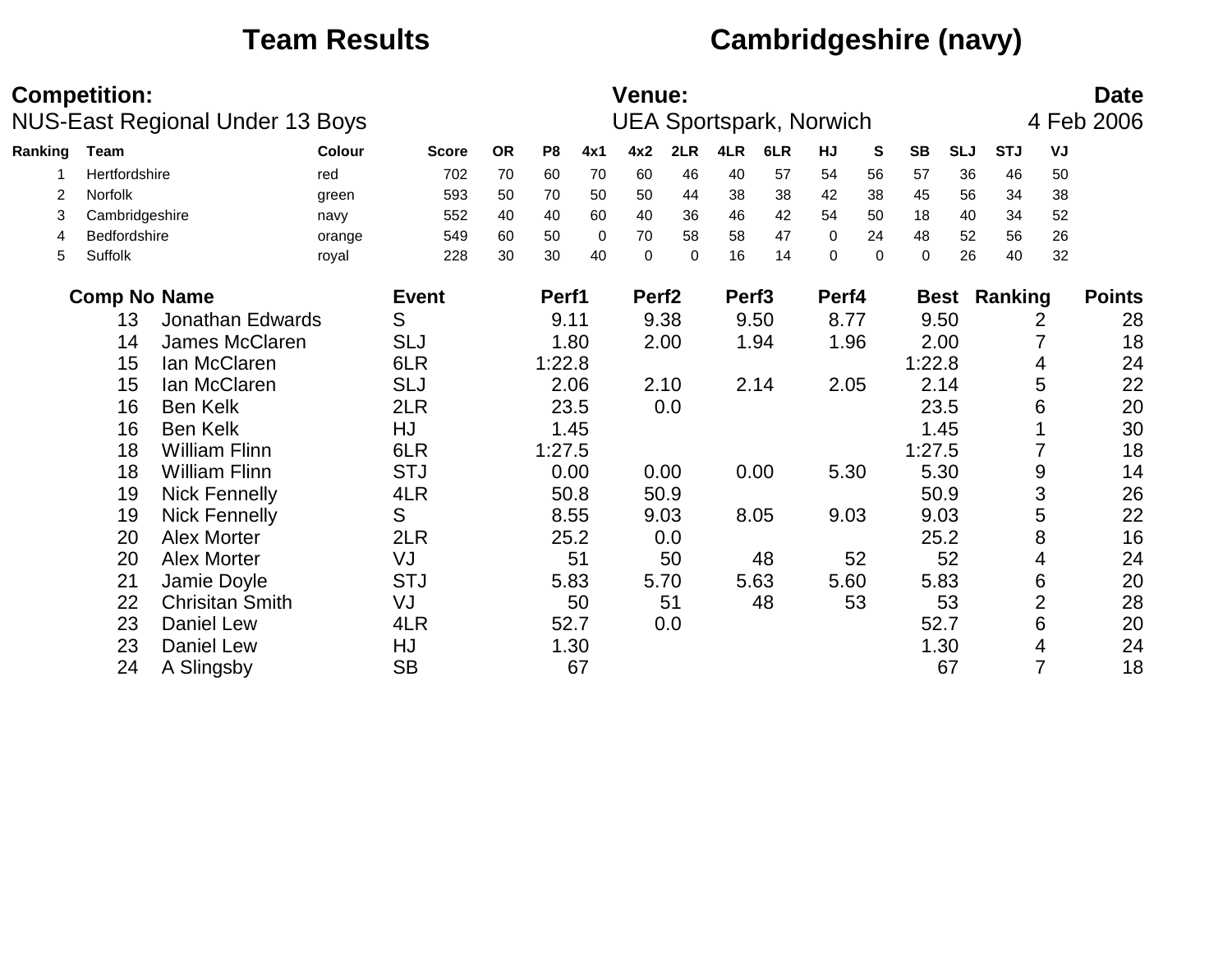### **Team Results** *Hertfordshire (red)*

|         | <b>Competition:</b>           |                                 |        |              |           |                |      | <b>Venue:</b>     |          |                   |                                |          |          |                     |            |                     |      | <b>Date</b>   |
|---------|-------------------------------|---------------------------------|--------|--------------|-----------|----------------|------|-------------------|----------|-------------------|--------------------------------|----------|----------|---------------------|------------|---------------------|------|---------------|
|         |                               | NUS-East Regional Under 13 Boys |        |              |           |                |      |                   |          |                   | <b>UEA Sportspark, Norwich</b> |          |          |                     |            |                     |      | 4 Feb 2006    |
| Ranking | <b>Team</b>                   |                                 | Colour | <b>Score</b> | <b>OR</b> | P <sub>8</sub> | 4x1  | 4x2               | 2LR      | 4LR               | 6LR                            | HJ       | S        | <b>SB</b>           | <b>SLJ</b> | <b>STJ</b>          | VJ   |               |
|         | Hertfordshire                 |                                 | red    | 702          | 70        | 60             | 70   | 60                | 46       | 40                | 57                             | 54       | 56       | 57                  | 36         | 46                  | 50   |               |
| 2       | Norfolk                       |                                 | green  | 593          | 50        | 70             | 50   | 50                | 44       | 38                | 38                             | 42       | 38       | 45                  | 56         | 34                  | 38   |               |
| 3       | Cambridgeshire                |                                 | navy   | 552          | 40        | 40             | 60   | 40                | 36       | 46                | 42                             | 54       | 50       | 18                  | 40         | 34                  | 52   |               |
| 4       | Bedfordshire                  |                                 | orange | 549          | 60        | 50             | 0    | 70                | 58       | 58                | 47                             | $\Omega$ | 24       | 48                  | 52         | 56                  | 26   |               |
| 5       | Suffolk                       |                                 | royal  | 228          | 30        | 30             | 40   | $\mathbf 0$       | $\Omega$ | 16                | 14                             | 0        | $\Omega$ | $\mathsf{O}\xspace$ | 26         | 40                  | 32   |               |
|         | <b>Comp No Name</b>           |                                 |        | <b>Event</b> |           | Perf1          |      | Perf <sub>2</sub> |          | Perf <sub>3</sub> |                                | Perf4    |          |                     |            | <b>Best Ranking</b> |      | <b>Points</b> |
|         | <b>Tom Clarke</b><br>HJ<br>25 |                                 |        |              |           |                | 1.40 |                   |          |                   |                                |          |          |                     | 1.40       |                     | 2    | 28            |
|         | 26                            | <b>Connor Winter</b>            |        | HJ           |           |                | 1.35 |                   |          |                   |                                |          |          |                     | 1.35       |                     | 3    | 26            |
|         | 27                            | <b>Billy Mills</b>              |        | 2LR          |           |                | 23.4 |                   | 24.0     |                   |                                |          |          |                     | 24.0       |                     | 5    | 22            |
|         | 27                            | <b>Billy Mills</b>              |        | S            |           |                | 9.62 |                   | 9.72     |                   | 9.55                           | 9.89     |          |                     | 9.89       |                     |      | 30            |
|         | 28                            | <b>Billy Keenrysid</b>          |        | 4LR          |           |                | 52.6 |                   | 54.2     |                   |                                |          |          |                     | 54.2       |                     | 5    | 22            |
|         | 28                            | <b>Billy Keenrysid</b>          |        | <b>STJ</b>   |           |                | 5.68 |                   | 6.05     |                   | 5.97                           | 6.06     |          |                     | 6.06       |                     | 5    | 22            |
|         | 29                            | <b>Charlie Spencer</b>          |        | 4LR          |           | 52.8           |      |                   | 0.0      |                   |                                |          |          |                     | 52.8       |                     | 7    | 18            |
|         | 29                            | <b>Charlie Spencer</b>          |        | <b>SLJ</b>   |           |                | 1.96 |                   | 1.87     |                   | 1.96                           | 1.88     |          |                     | 1.96       |                     | 8    | 16            |
|         | 30                            | George Smith                    |        | 2LR          |           |                | 23.2 |                   | 23.7     |                   |                                |          |          |                     | 23.7       |                     | 4    | 24            |
|         | 30                            | George Smith                    |        | <b>SB</b>    |           |                | 78   |                   |          |                   |                                |          |          |                     | 78         |                     |      | 30            |
|         | 31                            | Nathan Marvell                  |        | <b>STJ</b>   |           | 6.11           |      |                   | 6.15     |                   | 6.08                           | 6.28     |          |                     | 6.28       |                     | 4    | 24            |
|         | 32                            | <b>Tim Warner</b>               |        | VJ           |           |                | 55   |                   | 55       |                   | 53                             |          | 54       |                     | 55         |                     |      | 30            |
|         | 33                            | Louis Francis                   |        | VJ           |           |                | 46   |                   | 45       |                   | 46                             |          | 46       |                     | 46         |                     | 6    | 20            |
|         | 34                            | Nick McNaught                   |        | 6LR          |           | 1:19.4         |      |                   |          |                   |                                |          |          | 1:19.4              |            |                     |      | 30            |
|         | 34                            | Nick McNaught                   |        | <b>SLJ</b>   |           | 2.05           |      |                   | 2.04     |                   | 1.96                           | 2.00     |          |                     | 2.05       |                     | 6    | 20            |
|         | 35                            | <b>Alex Rockall</b>             |        | <b>SB</b>    |           |                | 76   |                   |          |                   |                                |          |          |                     | 76         |                     | $2=$ | 27            |
|         | 36                            | <b>Connor Lancaster</b>         |        | 6LR          |           | 1:19.7         |      |                   |          |                   |                                |          |          | 1:19.7              |            |                     | $2=$ | 27            |
|         | 36                            | <b>Connor Lancaster</b>         |        | S            |           | 9.27           |      |                   | 9.36     |                   | 8.60                           | 9.43     |          |                     | 9.43       |                     | 3    | 26            |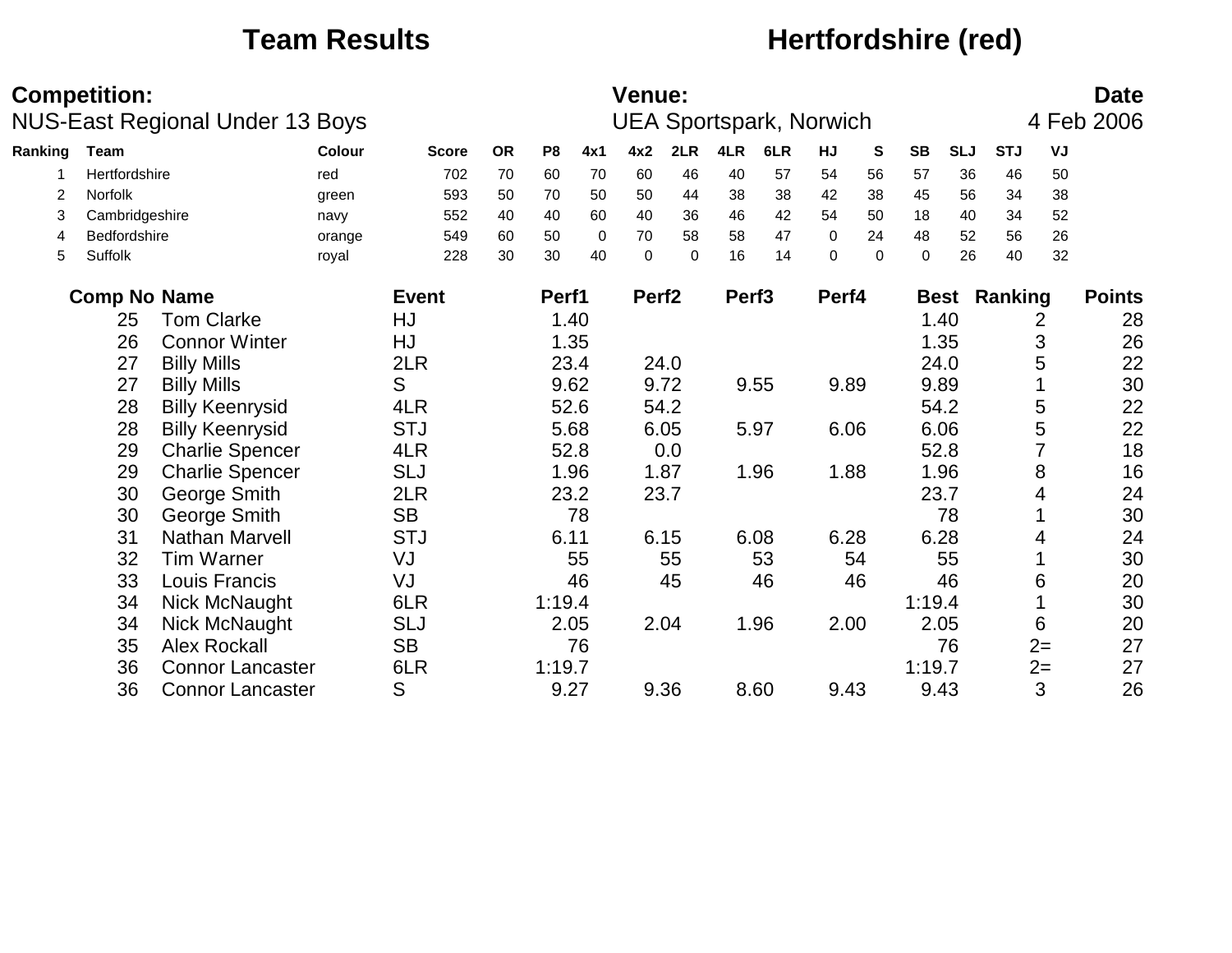### **Team Results** *Norfolk (green)*

|         | <b>Competition:</b> | NUS-East Regional Under 13 Boys |        |              |           |                |          | <b>Venue:</b>     |          |                   | <b>UEA Sportspark, Norwich</b> |          |              |             |             |            |                | <b>Date</b><br>4 Feb 2006 |
|---------|---------------------|---------------------------------|--------|--------------|-----------|----------------|----------|-------------------|----------|-------------------|--------------------------------|----------|--------------|-------------|-------------|------------|----------------|---------------------------|
|         |                     |                                 |        |              |           |                |          |                   |          |                   |                                |          |              |             |             |            |                |                           |
| Ranking | <b>Team</b>         |                                 | Colour | <b>Score</b> | <b>OR</b> | P <sub>8</sub> | 4x1      | 4x2               | 2LR      | 4LR               | 6LR                            | HJ       | $\mathbf{s}$ | <b>SB</b>   | <b>SLJ</b>  | <b>STJ</b> | VJ             |                           |
|         | Hertfordshire       |                                 | red    | 702          | 70        | 60             | 70       | 60                | 46       | 40                | 57                             | 54       | 56           | 57          | 36          | 46         | 50             |                           |
| 2       | Norfolk             |                                 | green  | 593          | 50        | 70             | 50       | 50                | 44       | 38                | 38                             | 42       | 38           | 45          | 56          | 34         | 38             |                           |
| 3       | Cambridgeshire      |                                 | navy   | 552          | 40        | 40             | 60       | 40                | 36       | 46                | 42                             | 54       | 50           | 18          | 40          | 34         | 52             |                           |
| 4       | Bedfordshire        |                                 | orange | 549          | 60        | 50             | $\Omega$ | 70                | 58       | 58                | 47                             | $\Omega$ | 24           | 48          | 52          | 56         | 26             |                           |
| 5       | Suffolk             |                                 | royal  | 228          | 30        | 30             | 40       | $\mathbf 0$       | $\Omega$ | 16                | 14                             | 0        | $\Omega$     | $\mathbf 0$ | 26          | 40         | 32             |                           |
|         | <b>Comp No Name</b> |                                 |        | <b>Event</b> |           | Perf1          |          | Perf <sub>2</sub> |          | Perf <sub>3</sub> |                                | Perf4    |              |             | <b>Best</b> | Ranking    |                | <b>Points</b>             |
|         | 37                  | <b>Ed Skinner</b>               |        | 2LR          |           | 23.2           |          |                   | 23.4     |                   |                                |          |              | 23.4        |             |            | 3              | 26                        |
|         | 37                  | <b>Ed Skinner</b>               |        | <b>SLJ</b>   |           | 2.21           |          |                   | 2.06     |                   | 2.17                           | 2.06     |              | 2.21        |             |            | 3              | 26                        |
|         | 38                  | <b>Will Affleck</b>             |        | 2LR          |           | 24.2           |          |                   | 0.0      |                   |                                |          |              |             | 24.2        |            | $\overline{7}$ | 18                        |
|         | 38                  | <b>Will Affleck</b>             |        | <b>HJ</b>    |           |                | 1.30     |                   |          |                   |                                |          |              |             | 1.30        |            | 5              | 22                        |
|         | 39                  | <b>Matthew Sneesby</b>          |        | 4LR          |           |                | 52.3     |                   | 53.5     |                   |                                |          |              |             | 53.5        |            | 4              | 24                        |
|         | 39                  | <b>Matthew Sneesby</b>          |        | HJ           |           |                | 1.25     |                   |          |                   |                                |          |              |             | 1.25        |            | 6              | 20                        |
|         | 40                  | <b>Jack Bingley</b>             |        | <b>SB</b>    |           |                | 73       |                   |          |                   |                                |          |              |             | 73          |            | 4              | 24                        |
|         | 41                  | Callum Brown                    |        | 6LR          |           | 1:23.0         |          |                   |          |                   |                                |          |              | 1:23.0      |             |            | 5              | 22                        |
|         | 41                  | <b>Callum Brown</b>             |        | <b>STJ</b>   |           | 5.62           |          |                   | 5.48     |                   | 5.46                           | 5.51     |              |             | 5.62        |            | 8              | 16                        |
|         | 42                  | Ben Johnson                     |        | VJ           |           |                | 37       |                   | 38       |                   | 36                             |          | 37           |             | 38          |            | 8              | 16                        |
|         | 43                  | <b>Gareth Bush</b>              |        | 4LR          |           | 56.2           |          |                   | 0.0      |                   |                                |          |              |             | 56.2        |            | 9              | 14                        |
|         | 43                  | <b>Gareth Bush</b>              |        | VJ           |           |                | 44       |                   | 44       |                   | 47                             |          | 46           |             | 47          |            | 5              | 22                        |
|         | 44                  | <b>Stephen Smith</b>            |        | <b>SB</b>    |           |                | 69       |                   |          |                   |                                |          |              |             | 69          |            | $5=$           | 21                        |
|         | 45                  | <b>Robert Taylor</b>            |        | <b>STJ</b>   |           | 5.58           |          |                   | 5.78     |                   | 5.48                           | 5.61     |              |             | 5.78        |            | $\overline{7}$ | 18                        |
|         | 46                  | Adam Howard                     |        | <b>SLJ</b>   |           | 2.44           |          |                   | 2.44     |                   | 2.49                           | 2.46     |              | 2.49        |             |            |                | 30                        |
|         | 47                  | <b>Alexander Bostock</b>        |        | 6LR          |           | 1:32.8         |          |                   |          |                   |                                |          |              | 1:32.8      |             |            | 8              | 16                        |
|         | 47                  | <b>Alexander Bostock</b>        |        | S            |           | 5.86           |          |                   | 5.39     |                   | 0.00                           | 0.00     |              |             | 5.86        |            | 7              | 18                        |
|         | 48                  | Duncan Jay                      |        | S            |           | 5.91           |          |                   | 5.70     |                   | 5.59                           | 6.50     |              |             | 6.50        |            | 6              | 20                        |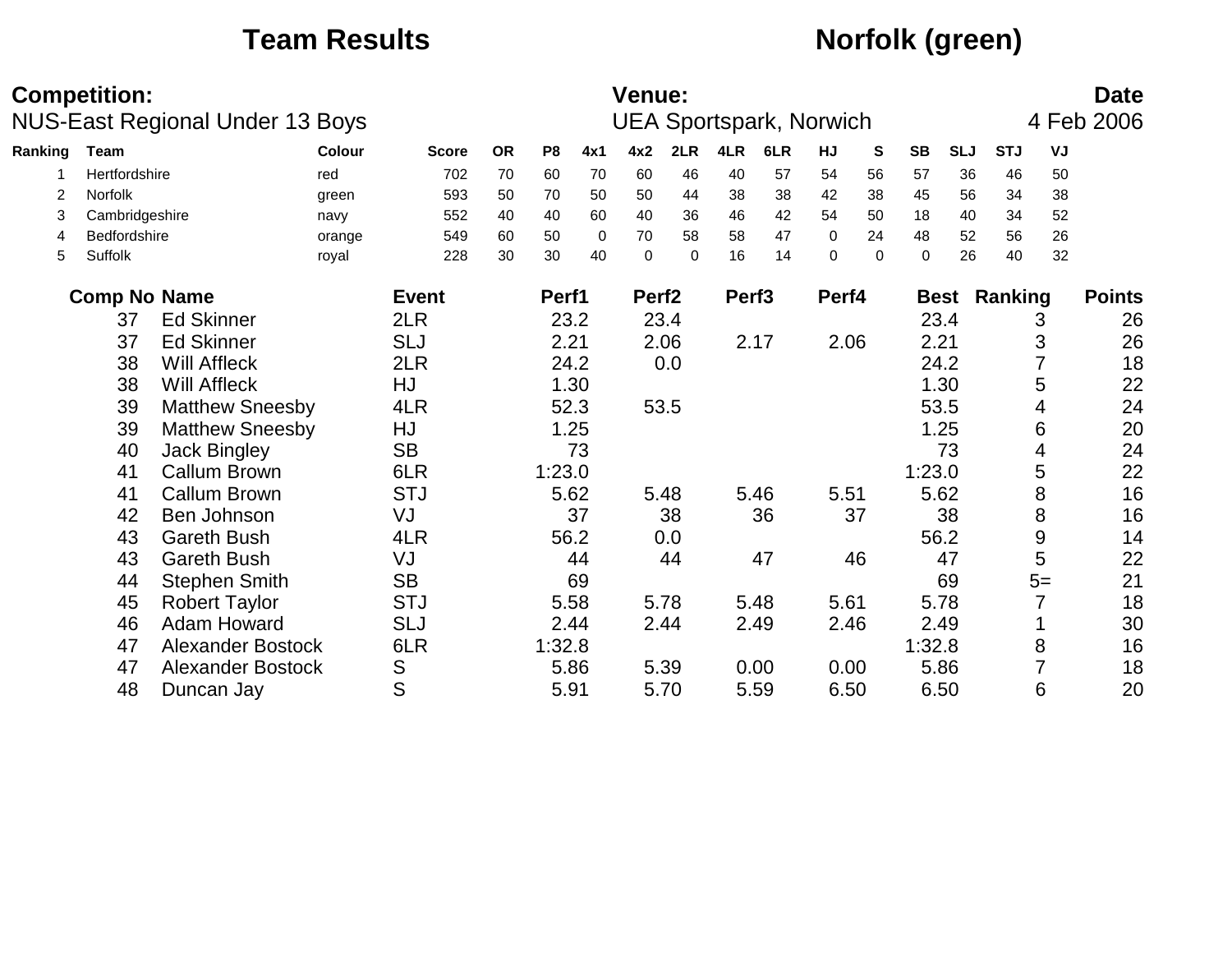## **Team Results CONSULS CONSULS Suffolk (royal)**

|         | <b>Competition:</b>  | NUS-East Regional Under 13 Boys |               |              |           |        |          | <b>Venue:</b>     |          |                   | <b>UEA Sportspark, Norwich</b> |             |          |           |            |                     |                | <b>Date</b><br>4 Feb 2006 |
|---------|----------------------|---------------------------------|---------------|--------------|-----------|--------|----------|-------------------|----------|-------------------|--------------------------------|-------------|----------|-----------|------------|---------------------|----------------|---------------------------|
| Ranking | Team                 |                                 | <b>Colour</b> | <b>Score</b> | <b>OR</b> | P8     | 4x1      | 4x2               | 2LR      | 4LR               | 6LR                            | HJ          | S        | <b>SB</b> | <b>SLJ</b> | <b>STJ</b>          | VJ             |                           |
|         | <b>Hertfordshire</b> |                                 | red           | 702          | 70        | 60     | 70       | 60                | 46       | 40                | 57                             | 54          | 56       | 57        | 36         | 46                  | 50             |                           |
|         | <b>Norfolk</b>       |                                 | green         | 593          | 50        | 70     | 50       | 50                | 44       | 38                | 38                             | 42          | 38       | 45        | 56         | 34                  | 38             |                           |
|         | Cambridgeshire       |                                 | navy          | 552          | 40        | 40     | 60       | 40                | 36       | 46                | 42                             | 54          | 50       | 18        | 40         | 34                  | 52             |                           |
| 4       | <b>Bedfordshire</b>  |                                 | orange        | 549          | 60        | 50     | $\Omega$ | 70                | 58       | 58                | 47                             | $\Omega$    | 24       | 48        | 52         | 56                  | 26             |                           |
| 5       | Suffolk              |                                 | royal         | 228          | 30        | 30     | 40       | $\Omega$          | $\Omega$ | 16                | 14                             | $\mathbf 0$ | $\Omega$ | $\Omega$  | 26         | 40                  | 32             |                           |
|         | <b>Comp No Name</b>  |                                 |               | <b>Event</b> |           | Perf1  |          | Perf <sub>2</sub> |          | Perf <sub>3</sub> |                                | Perf4       |          |           |            | <b>Best Ranking</b> |                | <b>Points</b>             |
|         | 49                   | Haydn Wade                      |               | 6LR          |           | 1:33.3 |          |                   |          |                   |                                |             |          | 1:33.3    |            |                     | 9              | 14                        |
|         | 49                   | Haydn Wade                      |               | VJ           |           |        | 33       |                   | 36       |                   | 39                             |             | 39       |           | 39         |                     |                | 18                        |
|         | 50                   | <b>Saul Allerton</b>            |               | 4LR          |           | 55.2   |          |                   | 0.0      |                   |                                |             |          |           | 55.2       |                     | 8              | 16                        |
|         | 50                   | <b>Saul Allerton</b>            |               | <b>STJ</b>   |           | 5.05   |          |                   | 5.07     |                   | 4.81                           | 4.87        |          |           | 5.07       |                     | 10             | 12                        |
|         | 51                   | <b>Oliver Gill</b>              |               | <b>STJ</b>   |           | 6.76   |          |                   | 6.98     |                   | 6.72                           | 6.65        |          |           | 6.98       |                     | $\overline{2}$ | 28                        |
|         | 52                   | <b>Robert Lebbon</b>            |               | SLJ          |           |        | 1.67     |                   | 1.77     |                   | 1.66                           | 1.60        |          |           | 1.77       |                     | 10             | 12                        |
|         | 53                   | James Blythe                    |               | <b>SLJ</b>   |           |        | 1.66     |                   | 1.78     |                   | 1.87                           | 1.78        |          |           | 1.87       |                     | 9              | 14                        |
|         | 54                   | <b>Alex Turner</b>              |               | VJ           |           |        | 32       |                   | 32       |                   | 30                             |             | 31       |           | 32         |                     | 9              | 14                        |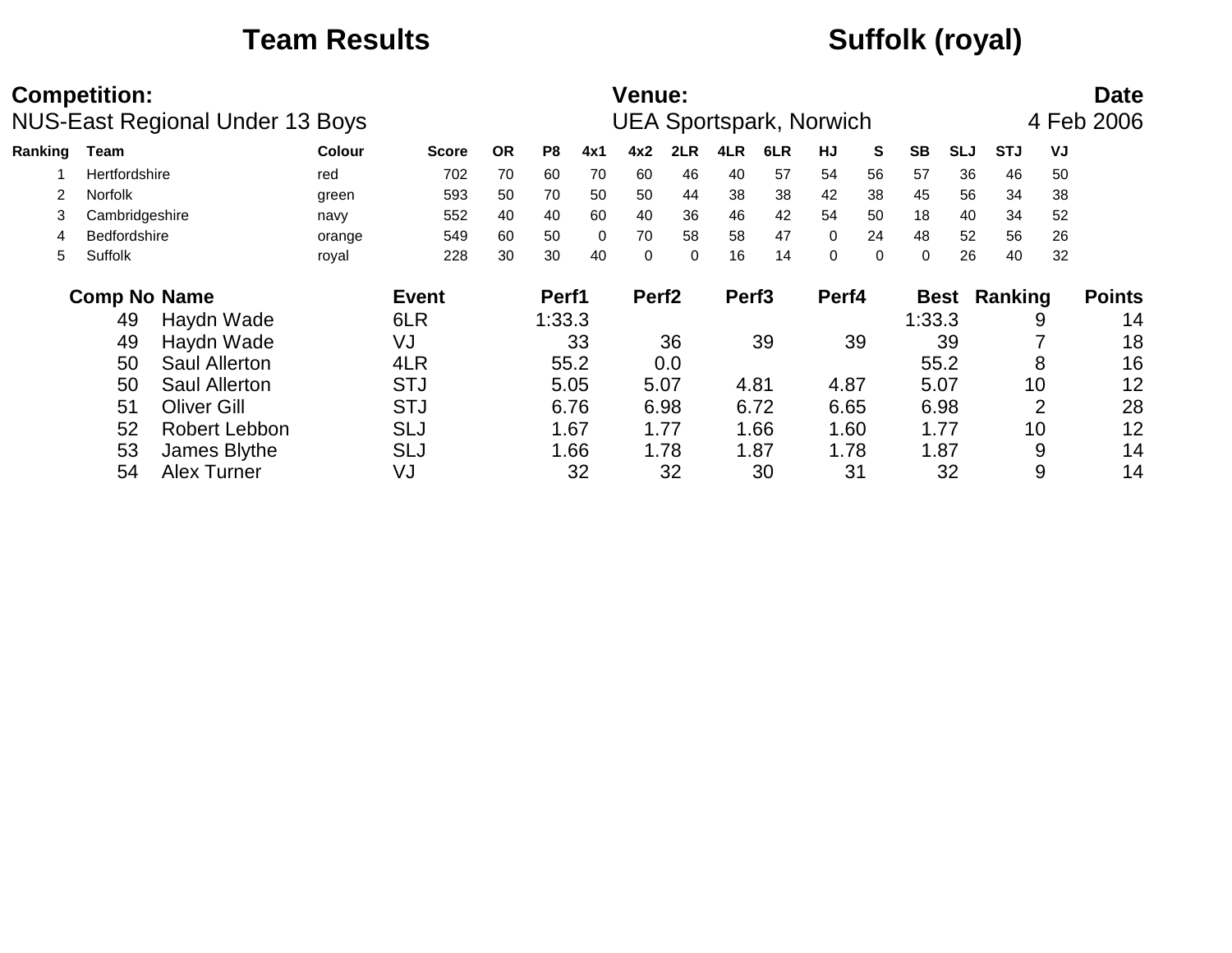### **Event Official Results Sheet Obstacle Relay**

| <b>Competition:</b>      |    | NUS-East Regional Under 13 Boys |        | <b>Venue:</b> |              | <b>UEA Sportspark, Norwich</b> |               | <b>Date</b><br>4 Feb 2006 |
|--------------------------|----|---------------------------------|--------|---------------|--------------|--------------------------------|---------------|---------------------------|
| <b>Ranking Code Team</b> |    |                                 | Colour | Heat          | <b>Final</b> | <b>Performance</b>             | <b>Points</b> |                           |
|                          | 03 | Hertfordshire                   | red    | 1:16.0        | 0.0          | 1:16.0                         | 70            |                           |
|                          | 01 | Bedfordshire                    | orange | 1:18.6        | 0.0          | 1:18.6                         | 60            |                           |
|                          | 04 | Norfolk                         | green  | 1:24.1        | 0.0          | 1:24.1                         | 50            |                           |
| 4                        | 02 | Cambridgeshire                  | navy   | 1:25.0        | 0.0          | 1:25.0                         | 40            |                           |
| 5                        | 05 | Suffolk                         | roval  | 1:27.1        | 0.0          | 1:27.1                         | 30            |                           |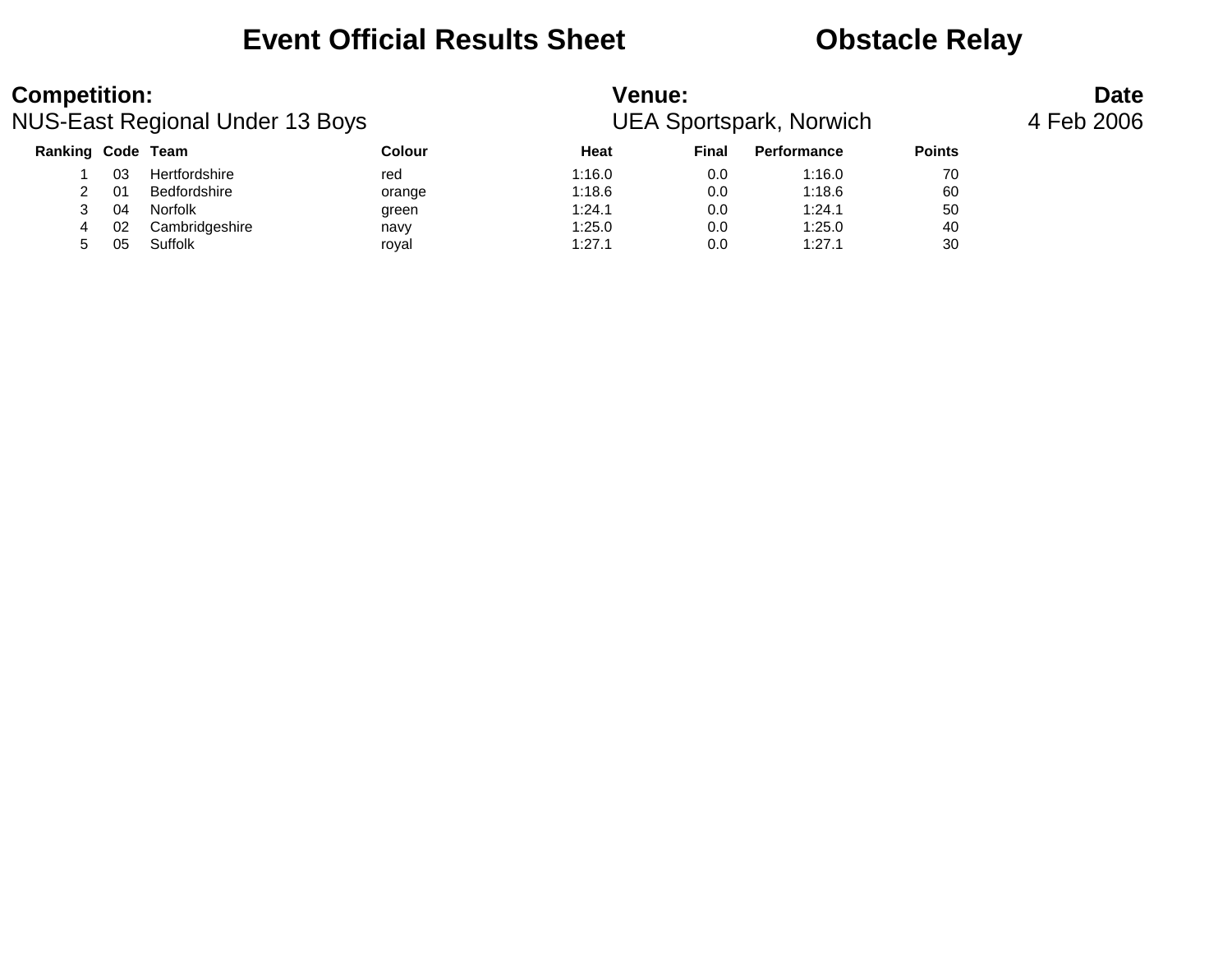### **Results Sheet 2 Lap Race**

| <b>Competition:</b>      |                     | <b>NUS-East Regional Under 13 Boys</b>                                              |        |                                         |                   | <b>Venue:</b><br><b>UEA Sportspark, Norwich</b> |             |               | <b>Date</b><br>4 Feb 2006 |
|--------------------------|---------------------|-------------------------------------------------------------------------------------|--------|-----------------------------------------|-------------------|-------------------------------------------------|-------------|---------------|---------------------------|
|                          | Ranking             | <b>Team</b>                                                                         |        | <b>Colour</b>                           |                   | <b>Points</b>                                   |             |               |                           |
| $\overline{c}$<br>3<br>4 |                     | Suffolk<br><b>Bedfordshire</b><br>Hertfordshire<br><b>Norfolk</b><br>Cambridgeshire |        | royal<br>orange<br>red<br>green<br>navy |                   | 0<br>58<br>46<br>44<br>36                       |             |               |                           |
| Ranking                  | Team                |                                                                                     | Colour |                                         | <b>BibNo Name</b> |                                                 | <b>Best</b> | <b>Points</b> |                           |
|                          | <b>Bedfordshire</b> |                                                                                     | orange |                                         | 1 Dwayne Rapley   |                                                 | 22.2        | 30            |                           |
|                          | <b>Bedfordshire</b> |                                                                                     | orange |                                         | 3 Mark Henderson  |                                                 | 23.0        | 28            |                           |
| 3                        | Norfolk             |                                                                                     | green  |                                         | 37 Ed Skinner     |                                                 | 23.4        | 26            |                           |
|                          | Hertfordshire       |                                                                                     | red    |                                         | 30 George Smith   |                                                 | 23.7        | 24            |                           |
| 5.                       | Hertfordshire       |                                                                                     | red    |                                         | 27 Billy Mills    |                                                 | 24.0        | 22            |                           |
| 6.                       | Cambridgeshire      |                                                                                     | navy   |                                         | 16 Ben Kelk       |                                                 | 23.5        | 20            |                           |
|                          | <b>Norfolk</b>      |                                                                                     | green  |                                         | 38 Will Affleck   |                                                 | 24.2        | 18            |                           |
|                          | Cambridgeshire      |                                                                                     | navy   |                                         | 20 Alex Morter    |                                                 | 25.2        | 16            |                           |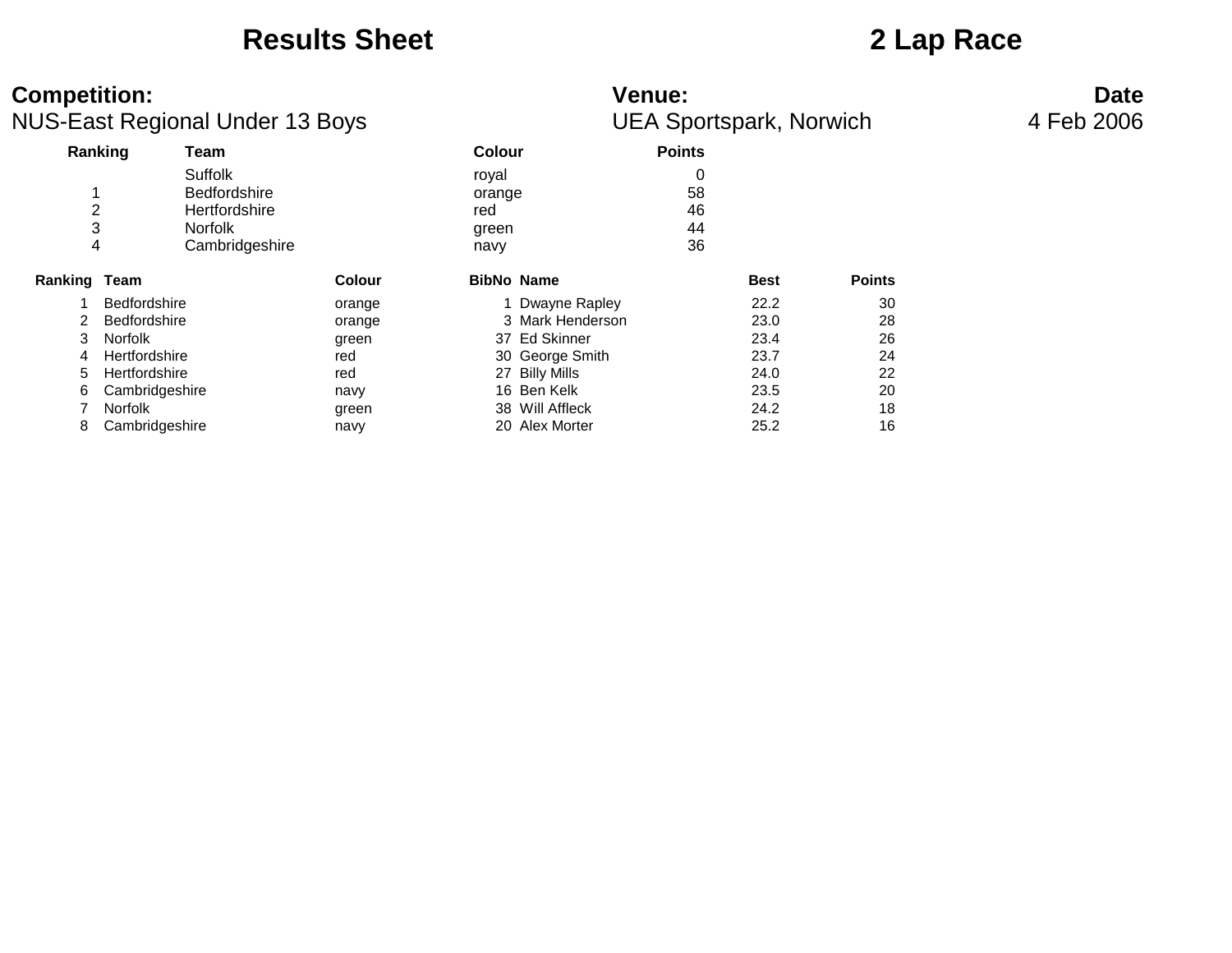### **Results Sheet 4 Lap Race**

### **Competition:** Date NUS-East Regional Under 13 Boys UEA Sportspark, Norwich 4 Feb 2006 **Ranking Team Colour Points** 1 Bedfordshire **by a struck of the set of the Second Second Second Second Second Second Second Second Second Second Second Second Second Second Second Second Second Second Second Second Second Second Second Second Second S** 2 Cambridgeshire 1997 navy 146<br>3 Hertfordshire 1997 navy red 40 Hertfordshire red 4 Norfolk green 38 5 Suffolk royal 16 **Ranking Team Colour BibNo Name Best Points** 1 Bedfordshire orange 4 Miles Kelly 48.9 30 2 Bedfordshire **30 COLLET CORNEY STATE** 128 CORNER 128 Section 128 CORNER 128 SOLD 28 3 Cambridgeshire navy 19 Nick Fennelly 50.9 26 4 Norfolk green 39 Matthew Sneesby 5 Hertfordshire red 28 Billy Keenrysid 54.2 22 6 Cambridgeshire navy 23 Daniel Lew 52.7 20 7 Hertfordshire 7 The red 29 Charlie Spencer 20 Charlie Spencer 62.8 18 8 Suffolk 16 November 10 November 10 November 10 Saul Allerton 16 November 16 November 16 9 Norfolk 9 Norfolk green 43 Gareth Bush 56.2 14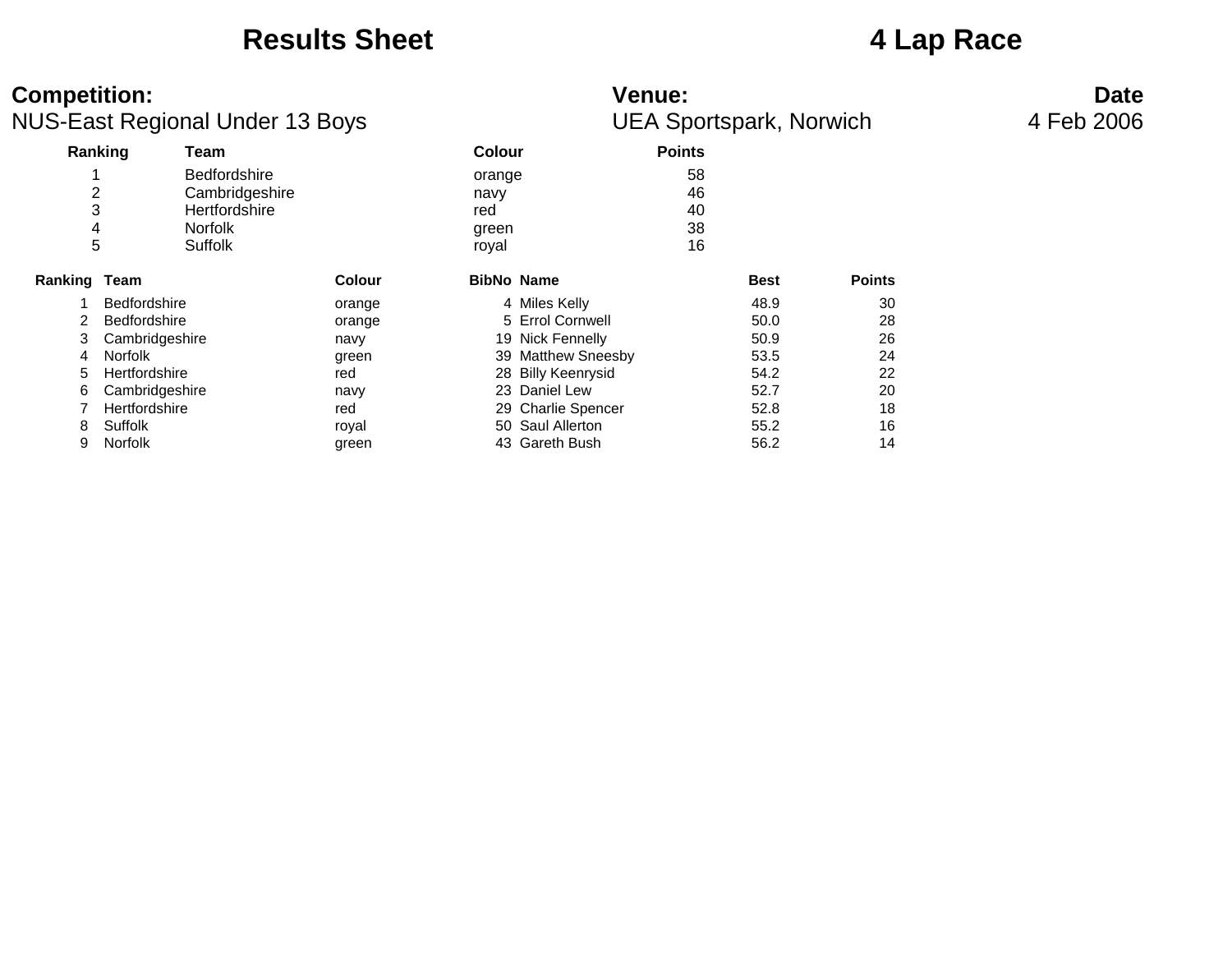### **Results Sheet 6 Lap Time Trial**

| <b>Competition:</b>           | <b>NUS-East Regional Under 13 Boys</b>                                                     |               |                                         | Venue:<br><b>UEA Sportspark, Norwich</b> |               | <b>Date</b><br>4 Feb 2006 |
|-------------------------------|--------------------------------------------------------------------------------------------|---------------|-----------------------------------------|------------------------------------------|---------------|---------------------------|
|                               | Ranking<br>Team                                                                            |               | <b>Colour</b>                           | <b>Points</b>                            |               |                           |
| $\overline{c}$<br>3<br>4<br>5 | Hertfordshire<br><b>Bedfordshire</b><br>Cambridgeshire<br><b>Norfolk</b><br><b>Suffolk</b> |               | red<br>orange<br>navy<br>green<br>royal | 57<br>47<br>42<br>38<br>14               |               |                           |
| <b>Ranking Team</b>           |                                                                                            | <b>Colour</b> | <b>BibNo Name</b>                       | <b>Best</b>                              | <b>Points</b> |                           |
|                               | Hertfordshire                                                                              | red           | 34 Nick McNaught                        | 1:19.4                                   | 30            |                           |
| $2=$                          | Bedfordshire                                                                               | orange        | 2 John McGarvey                         | 1:19.7                                   | 27            |                           |
| $2 =$                         | Hertfordshire                                                                              | red           | 36 Connor Lancaster                     | 1:19.7                                   | 27            |                           |
| 4                             | Cambridgeshire                                                                             | navy          | 15 Ian McClaren                         | 1:22.8                                   | 24            |                           |
| 5.                            | Norfolk                                                                                    | green         | 41 Callum Brown                         | 1:23.0                                   | 22            |                           |
| 6                             | <b>Bedfordshire</b>                                                                        | orange        | 8 Kieran Shaw Flach                     | 1:26.3                                   | 20            |                           |
|                               | Cambridgeshire                                                                             | navy          | 18 William Flinn                        | 1:27.5                                   | 18            |                           |
| 8                             | Norfolk                                                                                    | green         | 47 Alexander Bostock                    | 1:32.8                                   | 16            |                           |
| 9                             | Suffolk                                                                                    | royal         | 49 Haydn Wade                           | 1:33.3                                   | 14            |                           |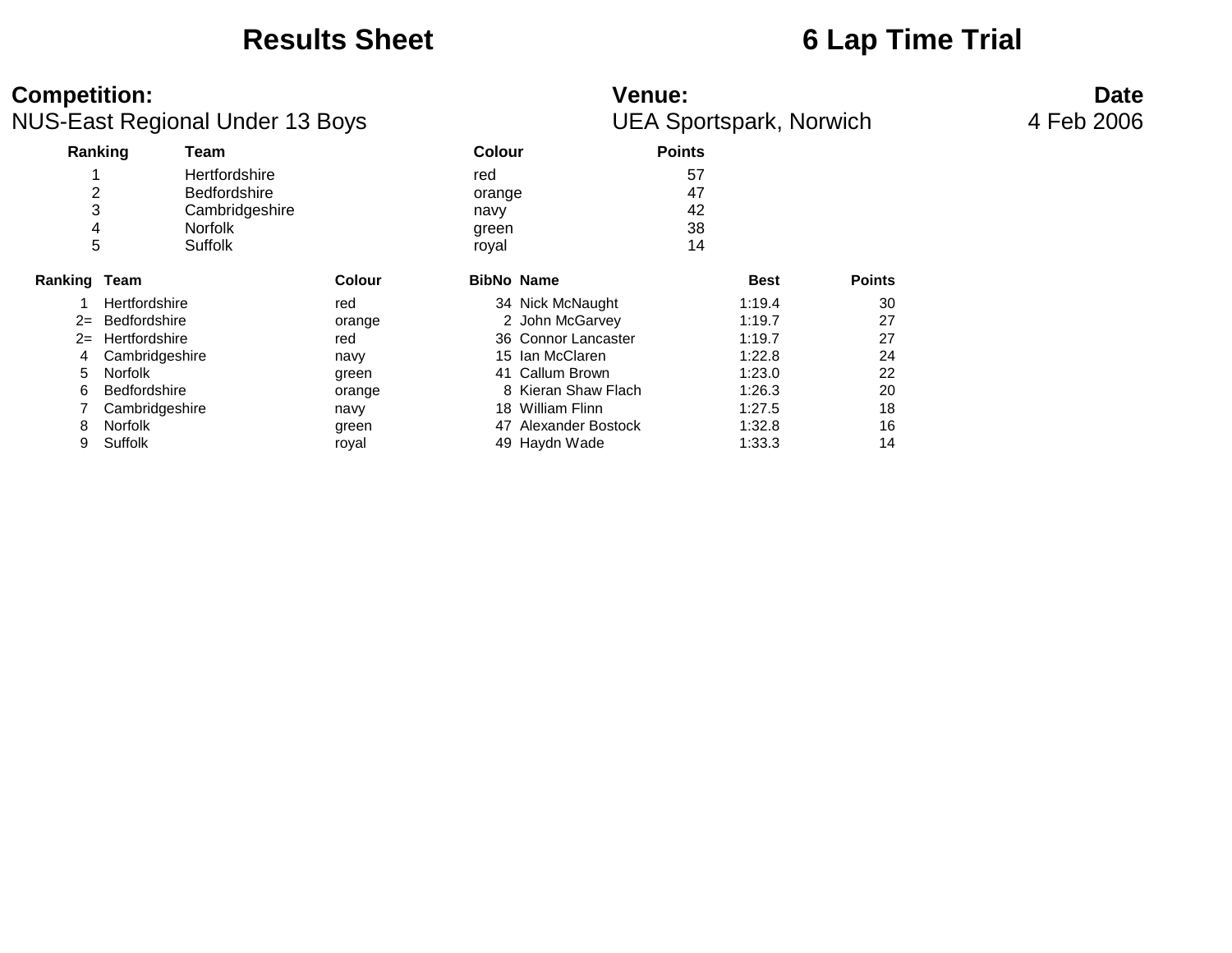### **Event Official Results Sheet 8 Lap Paarlauf**

| <b>Competition:</b>      |    | <b>NUS-East Regional Under 13 Boys</b> |        | <b>Venue:</b> |              | <b>UEA Sportspark, Norwich</b> |               | <b>Date</b><br>4 Feb 2006 |
|--------------------------|----|----------------------------------------|--------|---------------|--------------|--------------------------------|---------------|---------------------------|
| <b>Ranking Code Team</b> |    |                                        | Colour | Heat          | <b>Final</b> | <b>Performance</b>             | <b>Points</b> |                           |
|                          | 04 | Norfolk                                | green  | 1:39.1        | 0.0          | 1:39.1                         | 70            |                           |
| 2                        | 03 | Hertfordshire                          | red    | 1:40.5        | 0.0          | 1:40.5                         | 60            |                           |
| 3                        | 01 | Bedfordshire                           | orange | 1:40.7        | 0.0          | 1:40.7                         | 50            |                           |
| 4                        | 02 | Cambridgeshire                         | navy   | 1:48.9        | 0.0          | 1:48.9                         | 40            |                           |
| 5                        | 05 | Suffolk                                | roval  | 1:53.0        | 0.0          | 1:53.0                         | 30            |                           |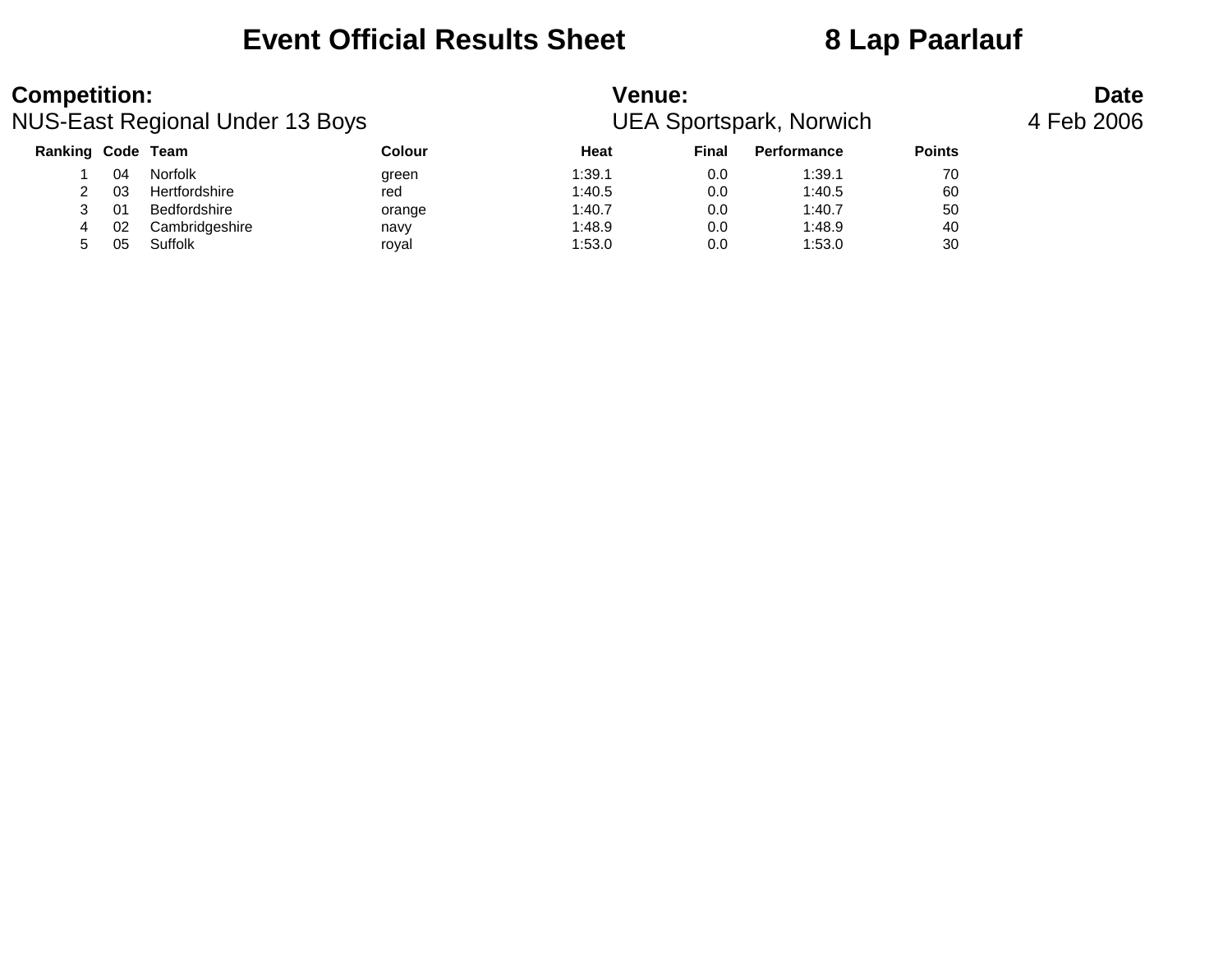### **Event Official Results Sheet 4 x 1 Lap Relay**

| <b>Competition:</b> |    | NUS-East Regional Under 13 Boys |        | <b>Venue:</b> |       | <b>UEA Sportspark, Norwich</b> |               | <b>Date</b><br>4 Feb 2006 |
|---------------------|----|---------------------------------|--------|---------------|-------|--------------------------------|---------------|---------------------------|
| Ranking Code Team   |    |                                 | Colour | Heat          | Final | <b>Performance</b>             | <b>Points</b> |                           |
|                     | 03 | Hertfordshire                   | red    | 48.2          | 0.0   | 48.2                           | 70            |                           |
|                     | 02 | Cambridgeshire                  | navy   | 49.7          | 0.0   | 49.7                           | 60            |                           |
|                     | 04 | Norfolk                         | green  | 51.6          | 0.0   | 51.6                           | 50            |                           |
|                     | 05 | Suffolk                         | roval  | 53.4          | 0.0   | 53.4                           | 40            |                           |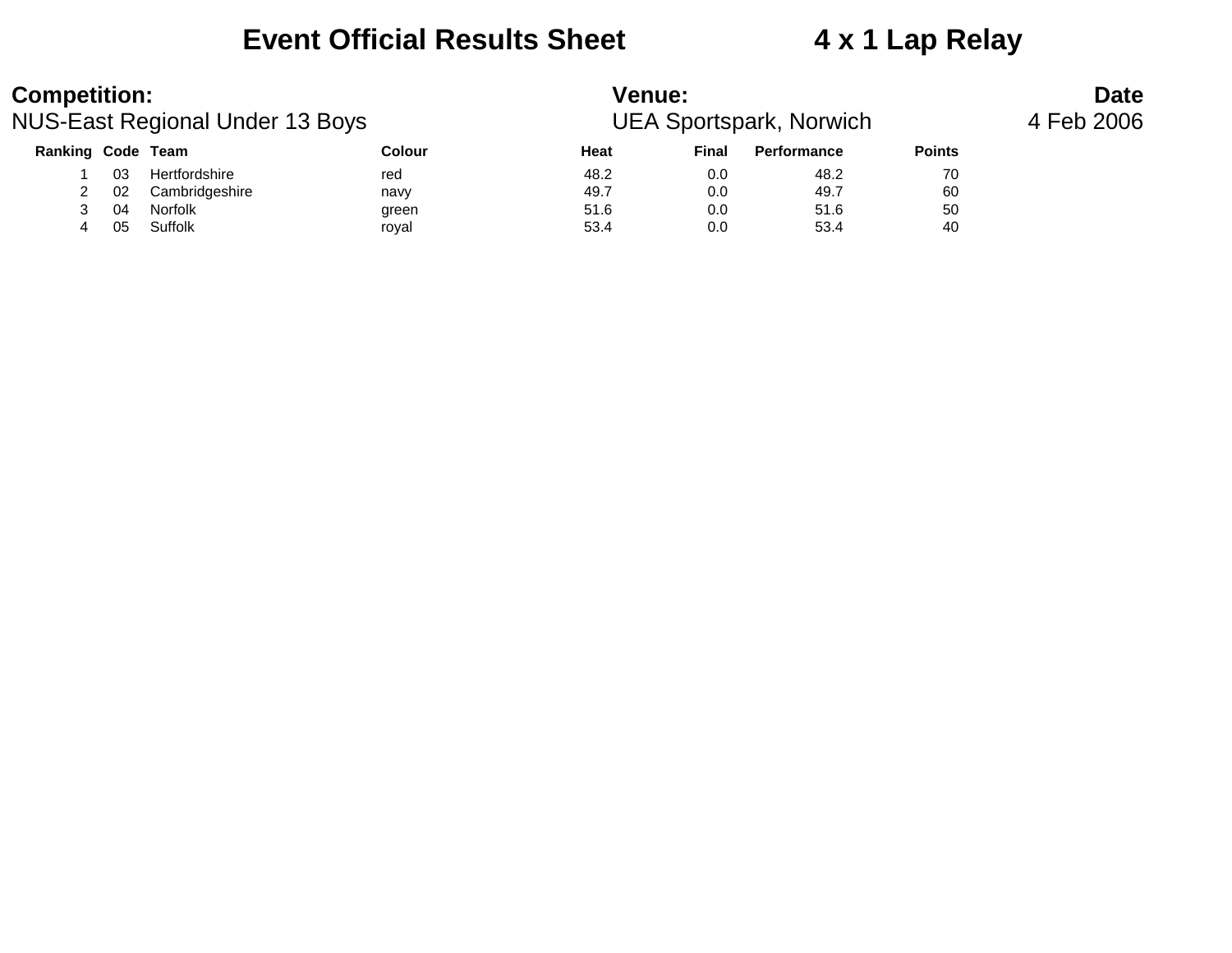### **Event Official Results Sheet 4 x 2 Lap Relay**

| <b>Competition:</b>      |    | NUS-East Regional Under 13 Boys |        | <b>Venue:</b> |       | <b>UEA Sportspark, Norwich</b> |               | <b>Date</b><br>4 Feb 2006 |
|--------------------------|----|---------------------------------|--------|---------------|-------|--------------------------------|---------------|---------------------------|
| <b>Ranking Code Team</b> |    |                                 | Colour | Heat          | Final | <b>Performance</b>             | <b>Points</b> |                           |
|                          | 01 | Bedfordshire                    | orange | 1:34.0        | 0.0   | 1:34.0                         | 70            |                           |
|                          | 03 | Hertfordshire                   | red    | 1:37.2        | 0.0   | 1:37.2                         | 60            |                           |
|                          | 04 | Norfolk                         | green  | 1:43.4        | 0.0   | 1:43.4                         | 50            |                           |
|                          | 02 | Cambridgeshire                  | navy   | 1:44.9        | 0.0   | 1:44.9                         | 40            |                           |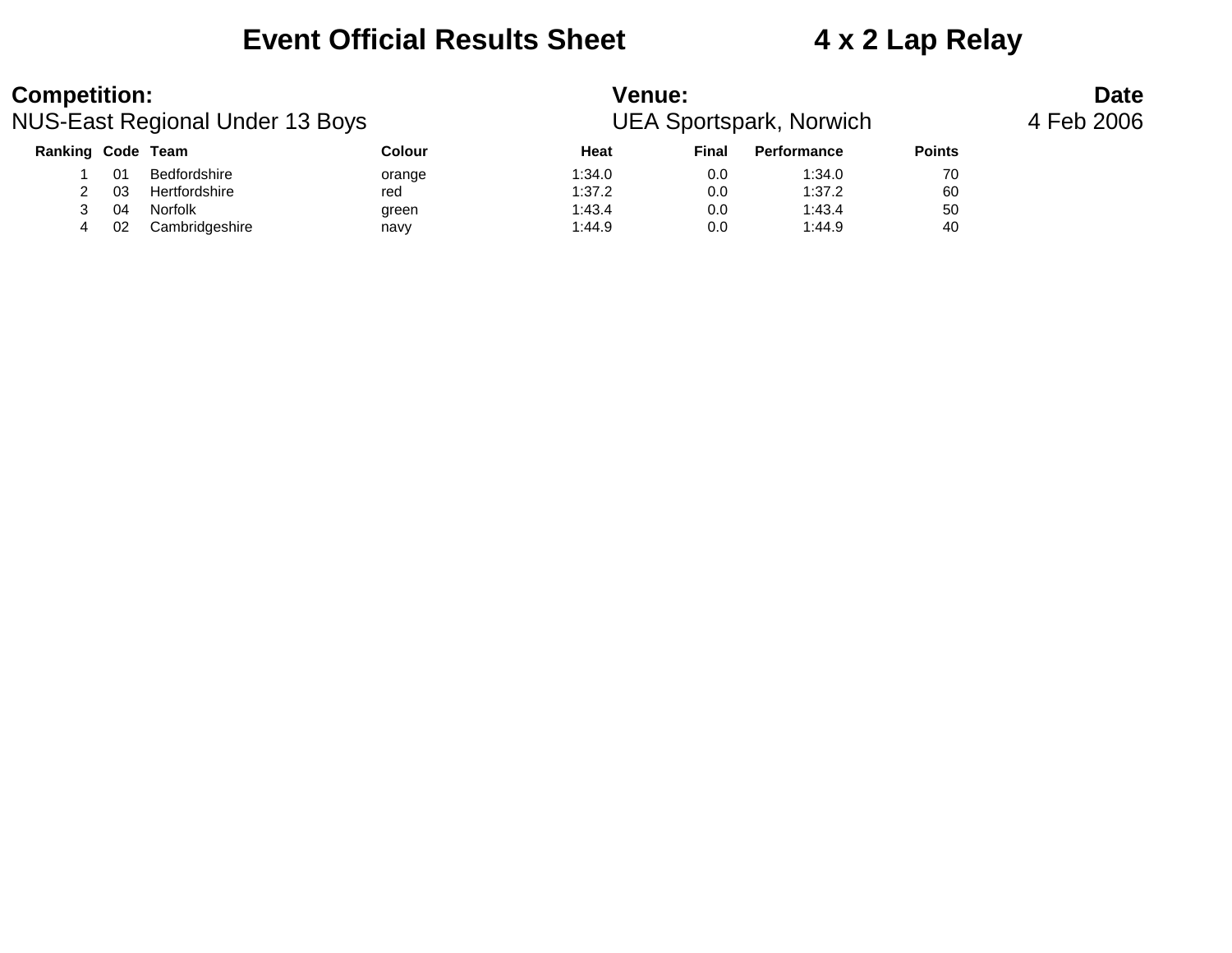### **Results Sheet**<br> **High Jump**

| <b>Competition:</b> |                      | <b>NUS-East Regional Under 13 Boys</b>                                              |        |                                         |                    | <b>Venue:</b><br><b>UEA Sportspark, Norwich</b> |             |               | <b>Date</b><br>4 Feb 2006 |
|---------------------|----------------------|-------------------------------------------------------------------------------------|--------|-----------------------------------------|--------------------|-------------------------------------------------|-------------|---------------|---------------------------|
|                     | Ranking              | <b>Team</b>                                                                         |        | Colour                                  |                    | <b>Points</b>                                   |             |               |                           |
| 3                   | $1 =$<br>$1 =$       | <b>Bedfordshire</b><br>Suffolk<br>Cambridgeshire<br>Hertfordshire<br><b>Norfolk</b> |        | orange<br>royal<br>navy<br>red<br>green |                    | 54<br>54<br>42                                  |             |               |                           |
| Ranking Team        |                      |                                                                                     | Colour |                                         | <b>BibNo Name</b>  |                                                 | <b>Best</b> | <b>Points</b> |                           |
|                     | Cambridgeshire       |                                                                                     | navy   |                                         | 16 Ben Kelk        |                                                 | 1.45        | 30            |                           |
| 2                   | Hertfordshire        |                                                                                     | red    |                                         | 25 Tom Clarke      |                                                 | 1.40        | 28            |                           |
| 3                   | <b>Hertfordshire</b> |                                                                                     | red    |                                         | 26 Connor Winter   |                                                 | 1.35        | 26            |                           |
|                     | Cambridgeshire       |                                                                                     | navy   |                                         | 23 Daniel Lew      |                                                 | 1.30        | 24            |                           |
| 5                   | <b>Norfolk</b>       |                                                                                     | green  |                                         | 38 Will Affleck    |                                                 | 1.30        | 22            |                           |
| 6.                  | Norfolk              |                                                                                     | green  |                                         | 39 Matthew Sneesby |                                                 | 1.25        | 20            |                           |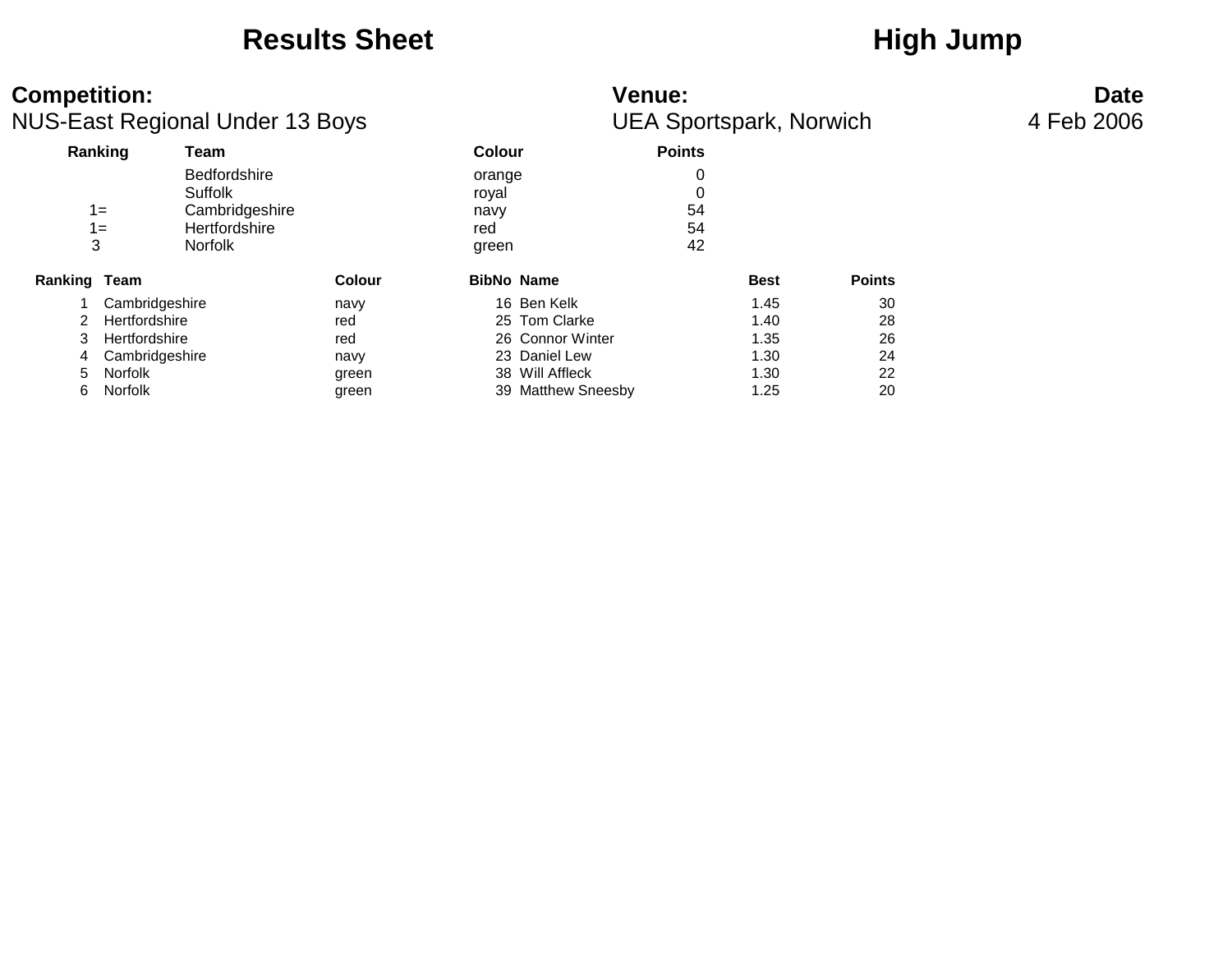### **Results Sheet Shot**

# **NUS-East Reg**

| <b>Competition:</b>     |                      | <b>NUS-East Regional Under 13 Boys</b> |                   | <b>Venue:</b><br><b>UEA Sportspark, Norwich</b> | <b>Date</b><br>4 Feb 2006 |             |               |  |
|-------------------------|----------------------|----------------------------------------|-------------------|-------------------------------------------------|---------------------------|-------------|---------------|--|
| Ranking                 |                      | Team                                   |                   | <b>Colour</b>                                   | <b>Points</b>             |             |               |  |
|                         | Suffolk              |                                        | royal             |                                                 | 0                         |             |               |  |
|                         |                      | <b>Hertfordshire</b>                   | red               |                                                 | 56                        |             |               |  |
| $\overline{\mathbf{c}}$ |                      | Cambridgeshire                         | navy              |                                                 | 50                        |             |               |  |
| 3                       | <b>Norfolk</b>       |                                        | green             |                                                 | 38                        |             |               |  |
| 4                       |                      | <b>Bedfordshire</b>                    | orange            |                                                 | 24                        |             |               |  |
| Ranking Team            |                      | <b>Colour</b>                          | <b>BibNo Name</b> |                                                 |                           | <b>Best</b> | <b>Points</b> |  |
|                         | <b>Hertfordshire</b> | red                                    |                   | 27 Billy Mills                                  |                           | 9.89        | 30            |  |
|                         | Cambridgeshire       | navy                                   |                   | 13 Jonathan Edwards                             |                           | 9.50        | 28            |  |
| 3                       | <b>Hertfordshire</b> | red                                    |                   | 36 Connor Lancaster                             |                           | 9.43        | 26            |  |
| 4                       | <b>Bedfordshire</b>  | orange                                 |                   | 4 Miles Kelly                                   |                           | 9.31        | 24            |  |
|                         | Cambridgeshire       | navy                                   |                   | 19 Nick Fennelly                                |                           | 9.03        | 22            |  |
| 6                       | <b>Norfolk</b>       | green                                  |                   | 48 Duncan Jay                                   |                           | 6.50        | 20            |  |
|                         | <b>Norfolk</b>       | green                                  |                   | 47 Alexander Bostock                            |                           | 5.86        | 18            |  |
|                         | <b>Bedfordshire</b>  | orange                                 |                   | 2 John McGarvey                                 |                           | 0.00        | 0             |  |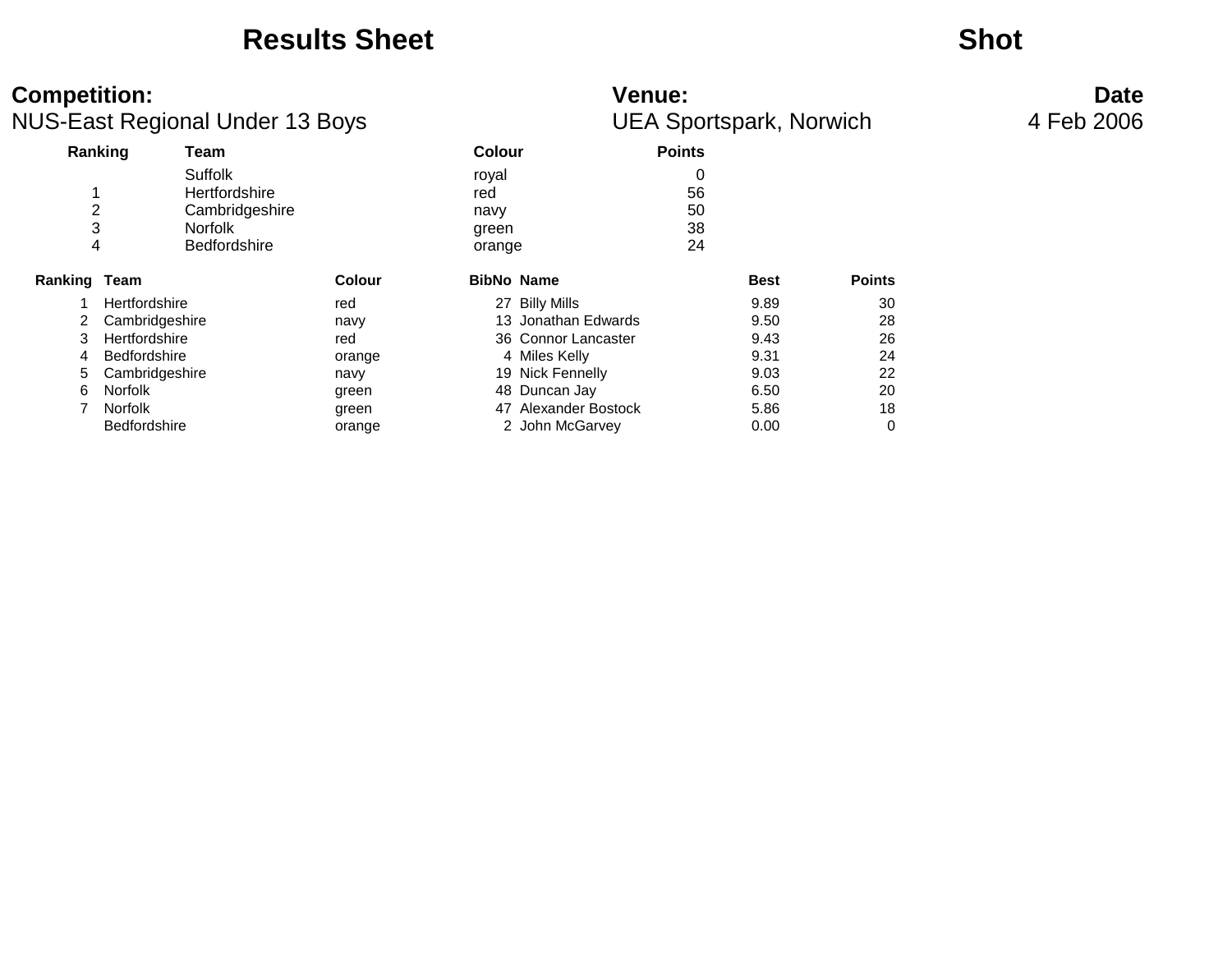### **Results Sheet**<br> **Speed Bounce**

| <b>Competition:</b>             |                   |                     |               | <b>Venue:</b> | <b>Date</b>                    |               |       |               |  |
|---------------------------------|-------------------|---------------------|---------------|---------------|--------------------------------|---------------|-------|---------------|--|
| NUS-East Regional Under 13 Boys |                   |                     |               |               | <b>UEA Sportspark, Norwich</b> | 4 Feb 2006    |       |               |  |
| Ranking                         |                   | Team                |               | <b>Colour</b> |                                | <b>Points</b> |       |               |  |
|                                 |                   | Suffolk             |               | royal         |                                | 0             |       |               |  |
|                                 |                   | Hertfordshire       |               | red           |                                | 57            |       |               |  |
| 2                               |                   | <b>Bedfordshire</b> |               | orange        |                                | 48            |       |               |  |
| 3                               |                   | Norfolk             |               | green         |                                | 45            |       |               |  |
| 4                               |                   | Cambridgeshire      |               | navy          |                                | 18            |       |               |  |
| Ranking Team                    |                   |                     | <b>Colour</b> |               | <b>BibNo Name</b>              |               | Total | <b>Points</b> |  |
|                                 | Hertfordshire     |                     | red           |               | 30 George Smith                |               | 78    | 30            |  |
|                                 | $2=$ Bedfordshire |                     | orange        |               | 1 Dwayne Rapley                |               | 76    | 27            |  |
|                                 | 2= Hertfordshire  |                     | red           |               | 35 Alex Rockall                |               | 76    | 27            |  |
|                                 | Norfolk           |                     | green         |               | 40 Jack Bingley                |               | 73    | 24            |  |
| $5=$                            | Bedfordshire      |                     | orange        |               | 9 Jake Daniels                 |               | 69    | 21            |  |
| $5=$                            | Norfolk           |                     | green         |               | 44 Stephen Smith               |               | 69    | 21            |  |
|                                 | Cambridgeshire    |                     | navy          |               | 24 A Slingsby                  |               | 67    | 18            |  |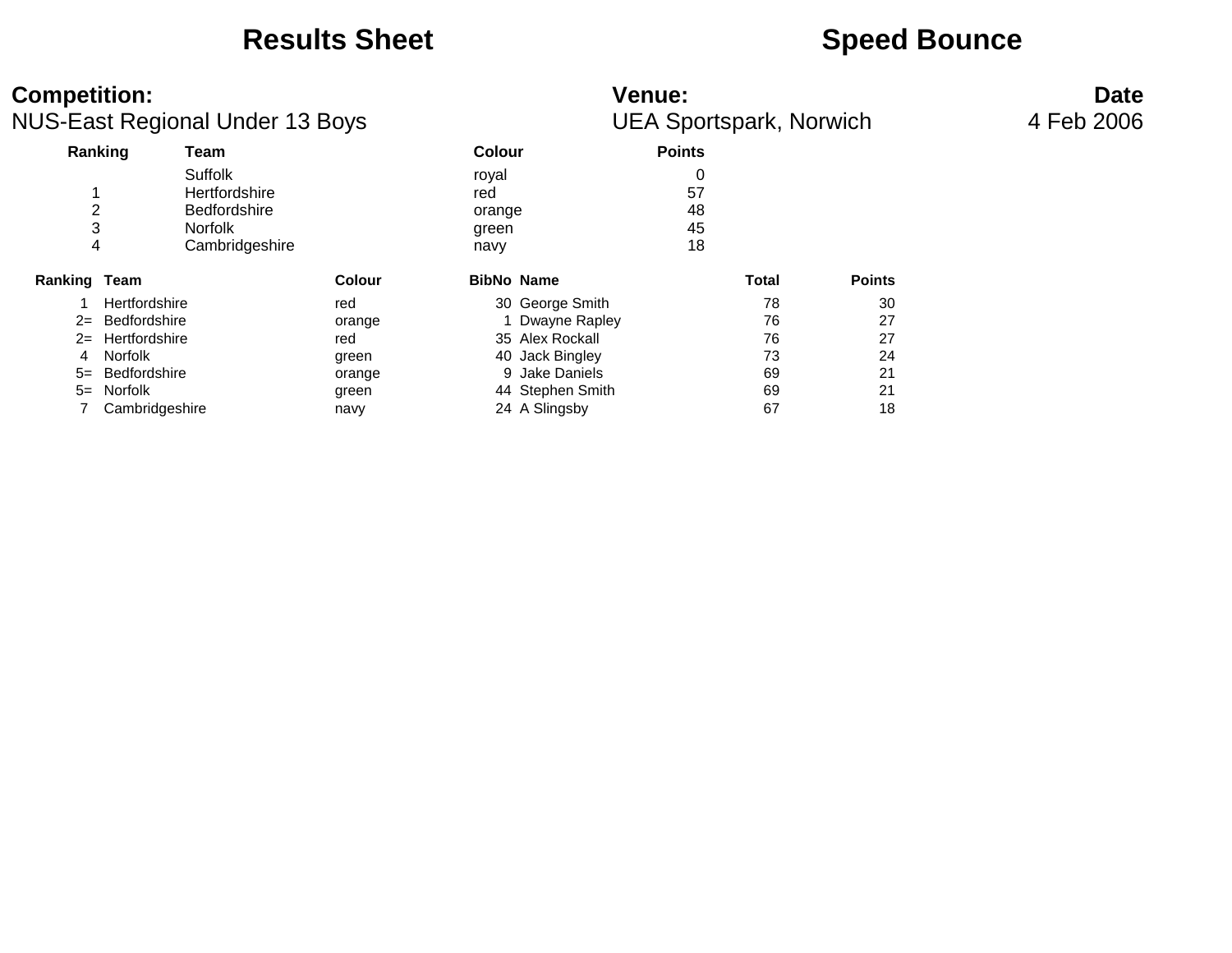### **Results Sheet Construction Standing Long Jump**

### **Competition:** Date<br>
NUS-East Regional Under 13 Boys **Date**<br>
UEA Sportspark, Norwich 4 Feb 2006 **NUS-East Regional Under 13 Boys**

|                | ັ                   |                     |        |                   |                     |               |             |               |
|----------------|---------------------|---------------------|--------|-------------------|---------------------|---------------|-------------|---------------|
| Ranking        |                     | Team                |        | Colour            |                     | <b>Points</b> |             |               |
| 1              |                     | <b>Norfolk</b>      |        | green             |                     | 56            |             |               |
| $\overline{2}$ |                     | <b>Bedfordshire</b> |        | orange            |                     | 52            |             |               |
| 3              |                     | Cambridgeshire      |        | navy              |                     | 40            |             |               |
| 4              |                     | Hertfordshire       | red    |                   |                     | 36            |             |               |
| 5              |                     | <b>Suffolk</b>      |        | royal             |                     | 26            |             |               |
| Ranking Team   |                     |                     | Colour | <b>BibNo Name</b> |                     |               | <b>Best</b> | <b>Points</b> |
|                | <b>Norfolk</b>      |                     | green  |                   | 46 Adam Howard      |               | 2.49        | 30            |
|                | <b>Bedfordshire</b> |                     | orange |                   | 3 Mark Henderson    |               | 2.28        | 28            |
| 3              | <b>Norfolk</b>      |                     | green  |                   | 37 Ed Skinner       |               | 2.21        | 26            |
| 4              | <b>Bedfordshire</b> |                     | orange |                   | 8 Kieran Shaw Flach |               | 2.19        | 24            |
| 5              | Cambridgeshire      |                     | navy   | 15                | Ian McClaren        |               | 2.14        | 22            |
| 6              | Hertfordshire       |                     | red    |                   | 34 Nick McNaught    |               | 2.05        | 20            |
|                | Cambridgeshire      |                     | navy   |                   | 14 James McClaren   |               | 2.00        | 18            |
| 8              | Hertfordshire       |                     | red    |                   | 29 Charlie Spencer  |               | 1.96        | 16            |
| 9              | Suffolk             |                     | royal  |                   | 53 James Blythe     |               | 1.87        | 14            |
| 10             | Suffolk             |                     | royal  |                   | 52 Robert Lebbon    |               | 1.77        | 12            |
|                | <b>Bedfordshire</b> |                     | orange |                   | Sean O'Connor       |               | 2.27        | 0             |
|                |                     |                     |        |                   |                     |               |             |               |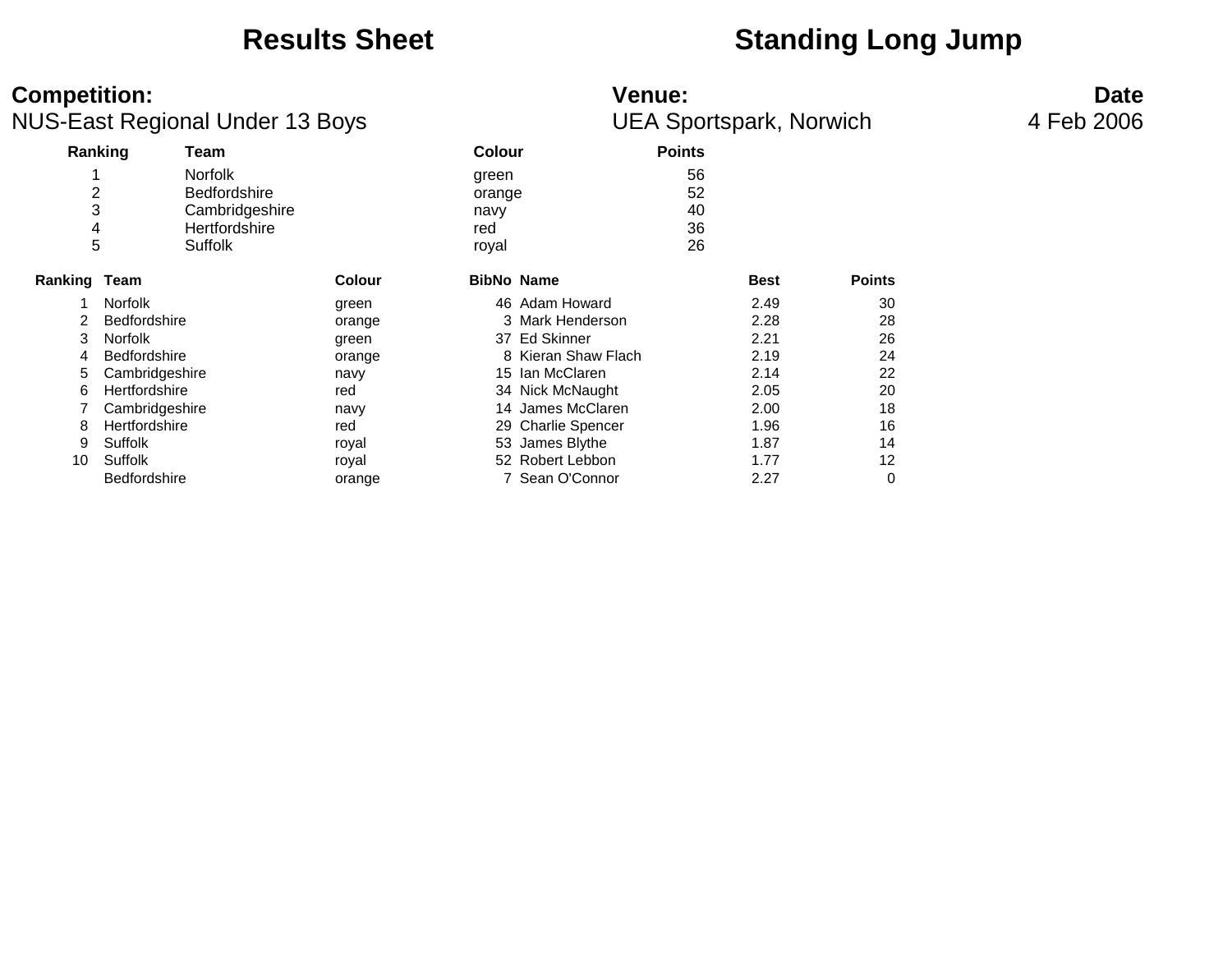### **Results Sheet Standing Triple Jump**

### **Competition:**<br> **Competition:**<br>
Date UEA Sportspark, Norwich 4 Feb 2006 NUS-East Regional Under 13 Boys

| Ranking        |                     | Team                |        | <b>Colour</b> |                      | <b>Points</b> |             |               |
|----------------|---------------------|---------------------|--------|---------------|----------------------|---------------|-------------|---------------|
|                |                     | <b>Bedfordshire</b> |        | orange        |                      | 56            |             |               |
| $\overline{2}$ |                     | Hertfordshire       |        | red           |                      | 46            |             |               |
| 3              |                     | Suffolk             |        | royal         |                      | 40            |             |               |
| $4=$           |                     | Cambridgeshire      |        |               | navy                 |               |             |               |
|                | $4=$                | <b>Norfolk</b>      |        | green         |                      | 34            |             |               |
| Ranking Team   |                     |                     | Colour |               | <b>BibNo Name</b>    |               | <b>Best</b> | <b>Points</b> |
|                | <b>Bedfordshire</b> |                     | orange |               | 6 Ben Muscella       |               | 7.28        | 30            |
| 2              | Suffolk             |                     | royal  |               | 51 Oliver Gill       |               | 6.98        | 28            |
| 3              | <b>Bedfordshire</b> |                     | orange |               | 5 Errol Cornwell     |               | 6.84        | 26            |
| 4              | Hertfordshire       |                     | red    | 31            | Nathan Marvell       |               | 6.28        | 24            |
| 5              | Hertfordshire       |                     | red    |               | 28 Billy Keenrysid   |               | 6.06        | 22            |
| 6              | Cambridgeshire      |                     | navy   | 21            | Jamie Doyle          |               | 5.83        | 20            |
| 7              | <b>Norfolk</b>      |                     | green  | 45            | <b>Robert Taylor</b> |               | 5.78        | 18            |
| 8              | <b>Norfolk</b>      |                     | green  | 41            | Callum Brown         |               | 5.62        | 16            |
| 9              | Cambridgeshire      |                     | navy   | 18            | <b>William Flinn</b> |               | 5.30        | 14            |
| 10             | Suffolk             |                     | royal  | 50            | <b>Saul Allerton</b> |               | 5.07        | 12            |